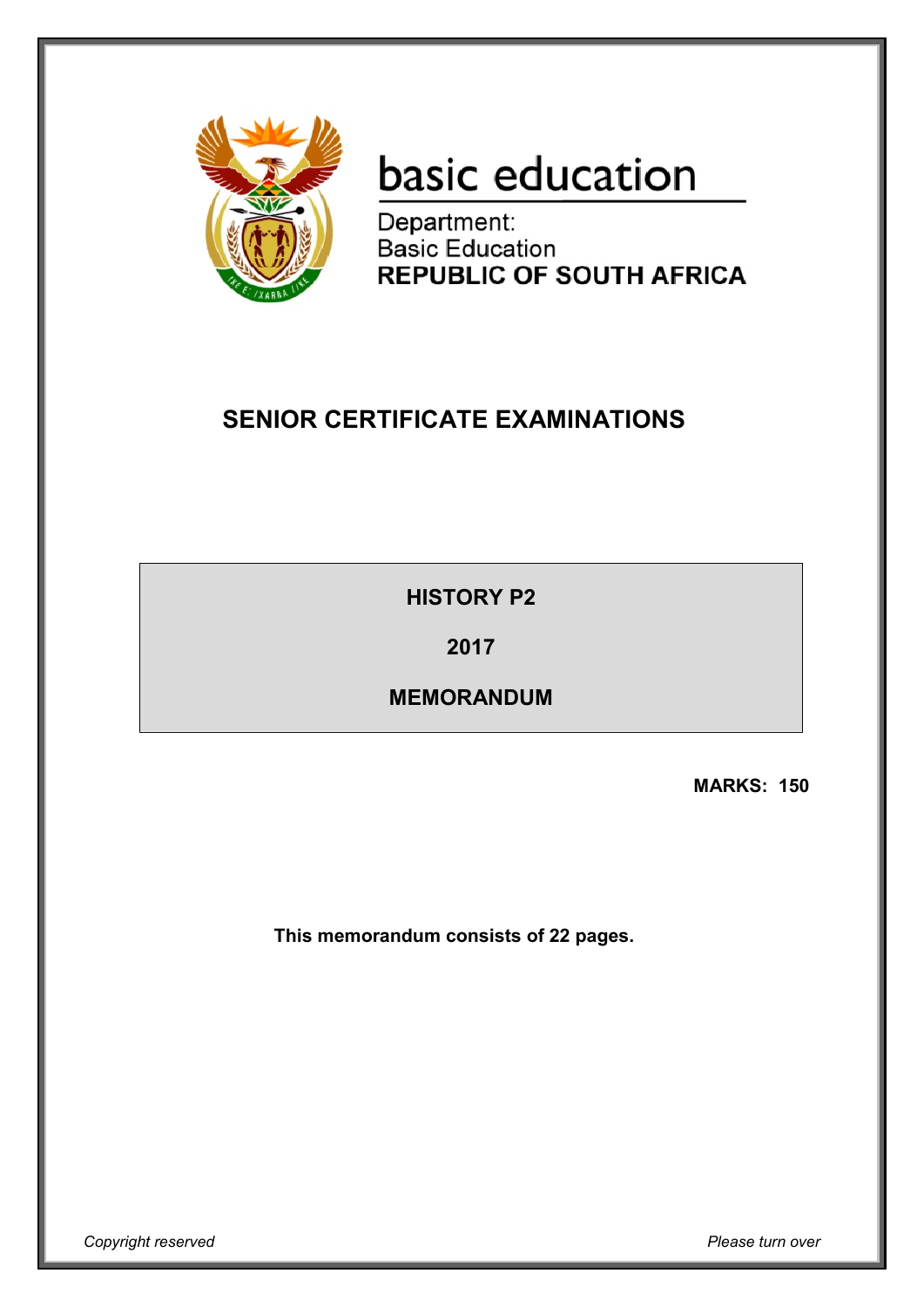# **1. SOURCE-BASED QUESTIONS**

#### **1.1 The following cognitive levels were used to develop source-based questions:**

| Cognitive<br><b>Levels</b> | <b>Historical skills</b>                                                                                                                                                                                                                                                                             | <b>Weighting of</b><br>questions |
|----------------------------|------------------------------------------------------------------------------------------------------------------------------------------------------------------------------------------------------------------------------------------------------------------------------------------------------|----------------------------------|
| <b>LEVEL 1</b>             | • Extract evidence from sources<br>relevant<br>Selection and organisation of<br>$\bullet$<br>information from sources<br>Define historical concepts/terms<br>$\bullet$                                                                                                                               | 30%<br>(15)                      |
| <b>LEVEL 2</b>             | Interpretation of evidence from sources<br>$\bullet$<br>Explain information gathered from sources<br>$\bullet$<br>Analyse evidence from sources<br>$\bullet$                                                                                                                                         | 40%<br>(20)                      |
| <b>LEVEL 3</b>             | Interpret and evaluate evidence from sources<br>$\bullet$<br>Engage with sources to determine<br>its<br>$\bullet$<br>usefulness, reliability, bias and limitations<br>Compare and contrast interpretations and<br>$\bullet$<br>perspectives presented in sources and draw<br>independent conclusions | 30%<br>(15)                      |

#### **1.2 The information below indicates how source-based questions are assessed:**

- In the marking of source-based questions, credit needs to be given to any other valid and relevant viewpoints, arguments, evidence or examples.
- In the allocation of marks, emphasis should be placed on how the requirements of the question have been addressed.
- In the marking quidelines, the requirements of the question (skills that need to be addressed) as well as the level of the question are indicated in italics.

#### **1.3 Assessment procedures for source-based questions**

- Use a tick  $(\checkmark)$  for each correct answer.
- Pay attention to the mark scheme e.g.  $(2 \times 2)$  which translates to two reasons and is given two marks each ( $\checkmark \checkmark \checkmark$ ); (1 x 2) which translates to one reason and is given two marks  $(\checkmark)$ .
- If a question carries 4 marks then indicate by placing 4 ticks  $(\sqrt{\sqrt{}})$ .

#### **Paragraph question**

Paragraphs are to be assessed globally (holistically). Both the content and structure of the paragraph must be taken into account when awarding a mark. The following steps must be used when assessing a response to a paragraph question:

- Read the paragraph and place a bullet (**.**) at each point within the text where the candidate has used relevant evidence to address the question.
- Re-read the paragraph to evaluate the extent to which the candidate has been able to use relevant evidence to write a paragraph.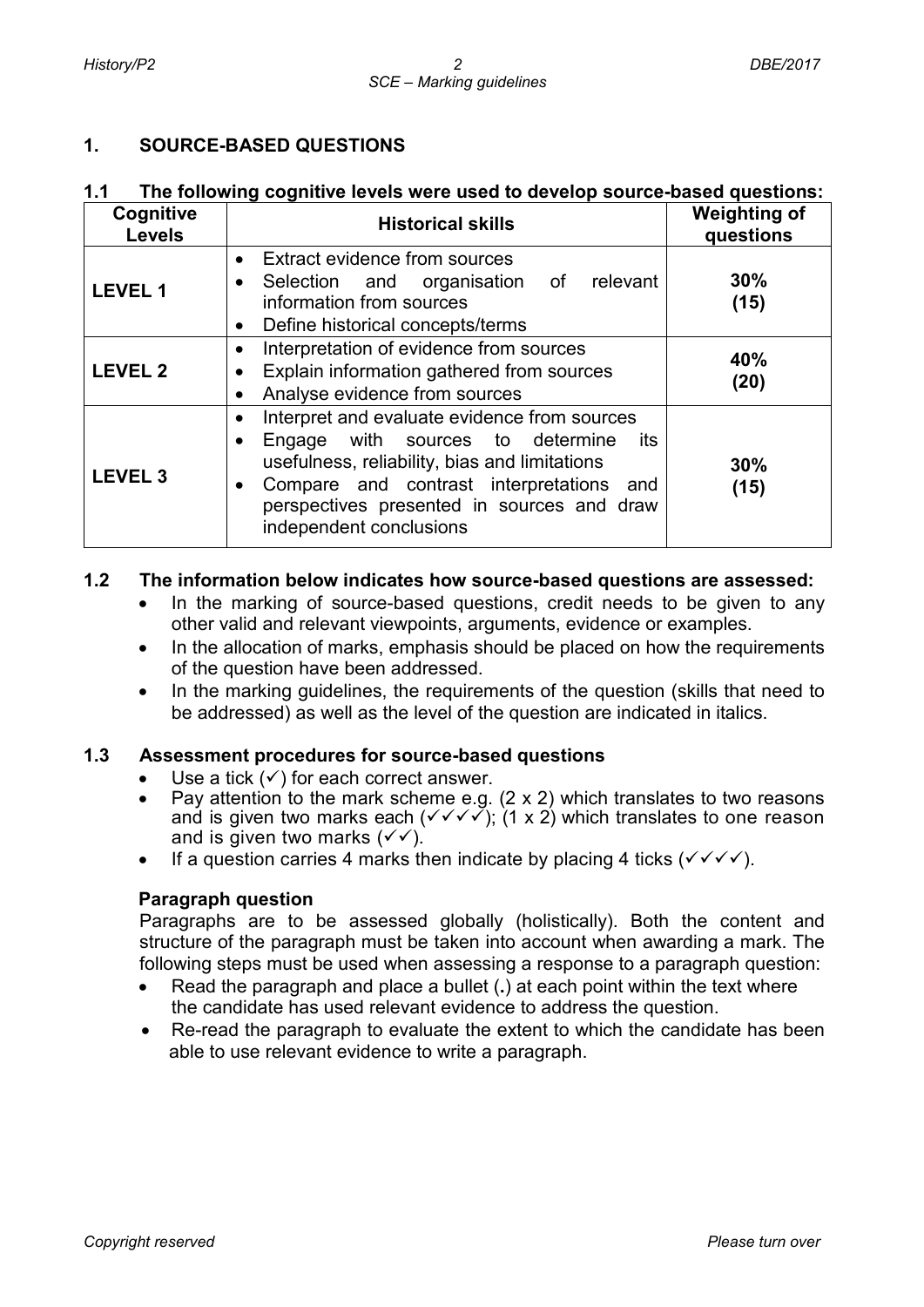• At the end of the paragraph indicate the ticks **(√)** that the candidate has been awarded for the paragraph; as well as the level (1,2, or 3) as indicated in the holistic rubric and a brief comment e.g.

**\_\_\_\_\_\_\_\_\_\_\_ . \_\_\_\_\_\_\_\_\_\_\_\_\_\_\_\_\_\_\_\_\_\_\_\_\_\_ . \_\_\_\_\_\_\_\_\_\_\_\_\_\_\_\_\_\_\_\_\_\_\_\_\_ \_\_\_\_\_\_\_\_\_\_\_\_\_\_\_\_\_\_\_\_\_\_\_\_\_\_\_\_\_\_\_\_\_\_\_\_\_\_\_\_\_\_\_\_\_ . \_\_\_\_\_\_\_\_\_\_\_\_\_\_\_\_\_**

# √√√√√

Level 2

Used mostly relevant evidence to write a basic paragraph

- Count all the ticks for the source-based question and then write the mark on the bottom margin to the right, e.g.  $\sqrt{32}$  $\setminus$  50
- Ensure that the total mark is transferred accurately to the front/back cover of the answer script.

# **2. ESSAY QUESTIONS**

#### **2.1 The essay questions require candidates to:**

• Be able to structure their argument in a logical and coherent manner. They need to select, organise and connect the relevant information so that they are able to present a reasonable sequence of facts or an effective argument to answer the question posed. It is essential that an essay has an introduction, a coherent and balanced body of evidence and a conclusion.

#### **2.2 Marking of essay questions**

- Markers must be aware that the content of the answer will be guided by the textbooks in use at the particular centre.
- Candidates may have any other relevant introduction and/or conclusion than those included in a specific essay marking guideline for a specific essay.
- When assessing open-ended source-based questions, learners should be credited for any other relevant answers.

#### **2.3 Global assessment of the essay**

The essay will be assessed holistically (globally). This approach requires the teacher to score the overall product as a whole, without scoring the component parts separately. This approach encourages the learner to offer an individual opinion by using selected factual evidence to support an argument. The learner will not be required to simply regurgitate ' facts' in order to achieve a high mark. This approach discourages learners from preparing ' model' answers and reproducing them without taking into account the specific requirements of the question. Holistic marking of the essay credits learners' opinions supported by evidence. Holistic assessment, unlike content-based marking, does not penalise language inadequacies as the emphasis is on the following:

- The construction of argument
- The appropriate selection of factual evidence to support such argument
- The learner's interpretation of the question.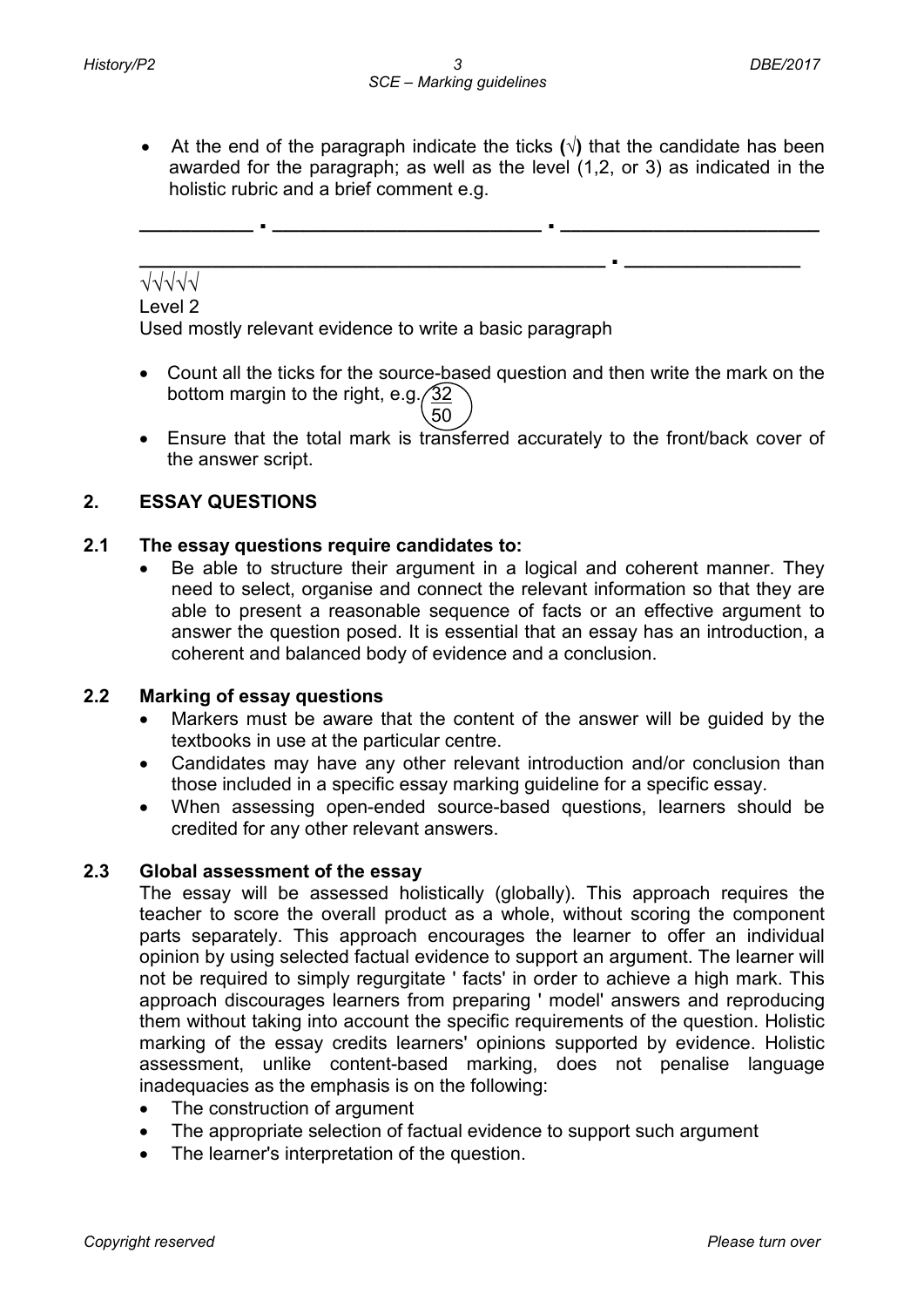#### **2.4 Assessment procedures of the essay**

- 2.4.1 Keep the synopsis in mind when assessing the essay.
- 2.4.2 During the reading of the essay ticks need to be awarded for a relevant introduction (indicated by a bullet in the marking guideline/memorandum), each of the main points/aspects that is properly contextualized (also indicated by bullets in the marking guideline/memorandum) and a relevant conclusion (indicated by a bullet in the marking guideline/memorandum) e.g. in an answer where there are 5 main points there will be 7 ticks.
- 2.4.3 The following additional symbols can also be used:
	- Introduction, main aspects and conclusion not properly contextualised



#### **2.5 The matrix**

#### 2.5.1 Use of the matrix in the marking of essays

In the marking of essays, the criteria as provided in the matrix should be used. When assessing the essay note both the content and presentation. At the point of intersection of the content and presentation based on the seven competency levels, a mark should be awarded.

(a) The first reading of the essay will be to determine to what extent the main aspects have been covered and to allocate the **content level** (on the matrix).

| $FVFI$ 4 |  |
|----------|--|
|          |  |

(b) The second reading of the essay will relate to the level (on the matrix) of **presentation**.

| FVFL 4       |  |
|--------------|--|
| –⊢ 2<br>– VI |  |

(c) Allocate an overall mark with the use of the matrix.

| 4    |  |
|------|--|
| EL 3 |  |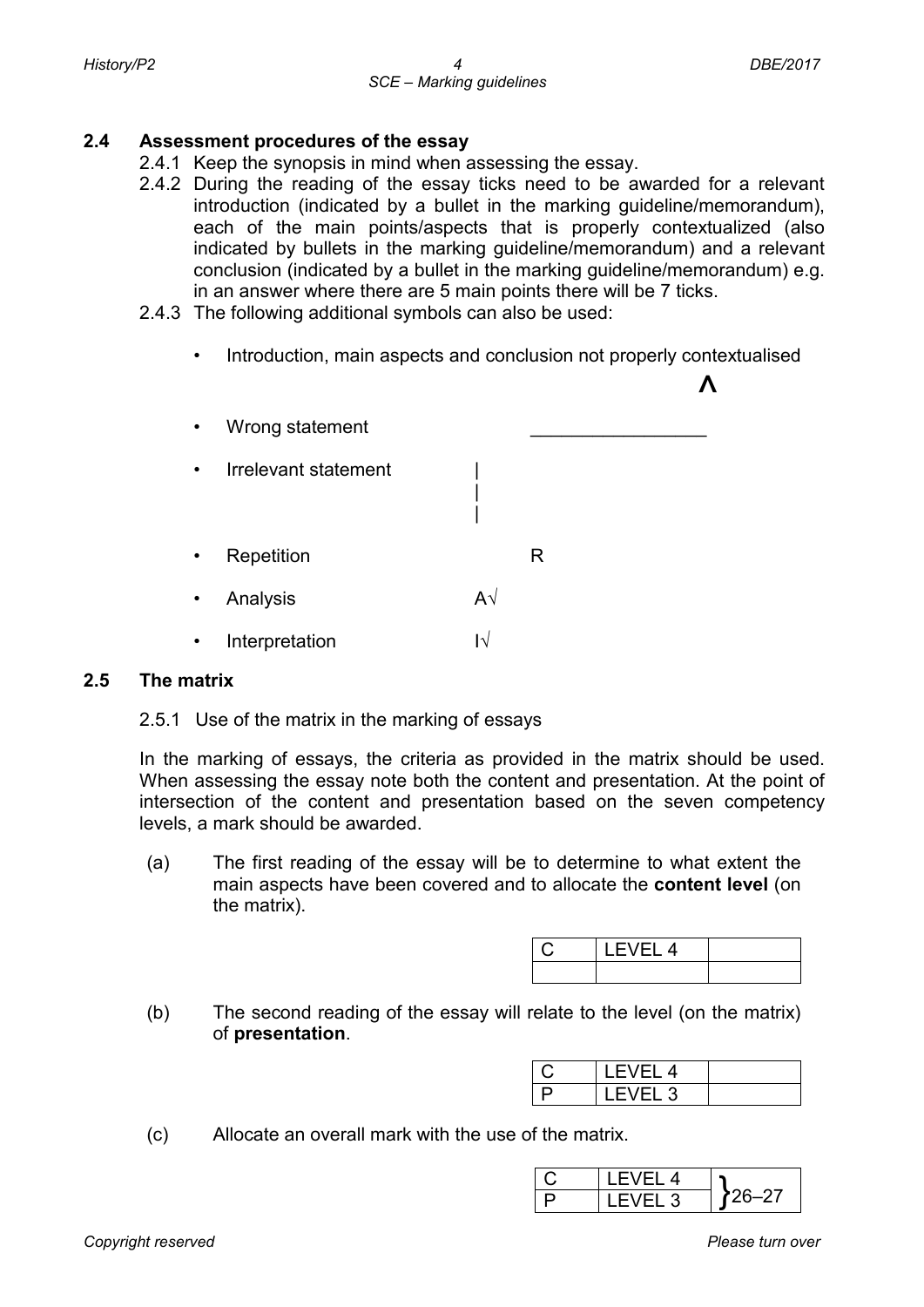# **GLOBAL ASSESSMENT OF ESSAYS: TOTAL MARKS: 50**

|                                                                                                                                                                                 | <b>LEVEL 7</b>                                                                                                                                                                                                                                                                                                                                                          | LEVEL 6                                                                                                                                                                                                                                                         | LEVEL 5                                                                                                                                                                             | <b>LEVEL 4</b>                                                                                                                                                            | LEVEL <sub>3</sub>                                                                                                                                                              | LEVEL <sub>2</sub>                                                                                                                                                 | <b>LEVEL 1</b>                                        |
|---------------------------------------------------------------------------------------------------------------------------------------------------------------------------------|-------------------------------------------------------------------------------------------------------------------------------------------------------------------------------------------------------------------------------------------------------------------------------------------------------------------------------------------------------------------------|-----------------------------------------------------------------------------------------------------------------------------------------------------------------------------------------------------------------------------------------------------------------|-------------------------------------------------------------------------------------------------------------------------------------------------------------------------------------|---------------------------------------------------------------------------------------------------------------------------------------------------------------------------|---------------------------------------------------------------------------------------------------------------------------------------------------------------------------------|--------------------------------------------------------------------------------------------------------------------------------------------------------------------|-------------------------------------------------------|
| <b>PRESENTATION</b><br><b>CONTENT</b>                                                                                                                                           | Very well<br>planned and<br>structured<br>essay.<br>Good synthesis<br>of information.<br>Developed an<br>original, well<br>balanced and<br>independent line<br>of argument with<br>the use of<br>evidence,<br>sustained and<br>defended the<br>argument<br>throughout.<br>Independent<br>conclusion is<br>drawn from<br>evidence to<br>support the line<br>of argument. | Verv well<br>planned and<br>structured<br>essay.<br>Developed a<br>relevant line of<br>argument.<br>Evidence used<br>to defend the<br>argument.<br>Attempts to draw<br>an independent<br>conclusion from<br>the evidence to<br>support the line<br>of argument. | Well planned<br>and<br>structured<br>essay.<br>Attempts to<br>develop a<br>clear<br>argument.<br>Conclusion<br>drawn from<br>the evidence<br>to support the<br>line of<br>argument. | Planned and<br>constructed an<br>argument.<br>Evidence is<br>used to some<br>extent to<br>support the line<br>of argument<br>Conclusions<br>reached based<br>on evidence. | Shows some<br>evidence of a<br>planned and<br>constructed<br>argument.<br>Attempts to<br>sustain a line of<br>argument.<br>Conclusions not<br>clearly supported<br>by evidence. | Attempts to<br>structure an<br>answer.<br>Largely<br>descriptive, or<br>some attempt at<br>developing a line<br>of argument. No<br>attempt to draw<br>a conclusion | Little or no<br>attempt to<br>structure the<br>essay. |
| <b>LEVEL 7</b><br>Question has been<br>fully answered.<br>Content selection<br>fully relevant to line<br>of argument.                                                           | $47 - 50$                                                                                                                                                                                                                                                                                                                                                               | $43 - 46$                                                                                                                                                                                                                                                       |                                                                                                                                                                                     |                                                                                                                                                                           |                                                                                                                                                                                 |                                                                                                                                                                    |                                                       |
| LEVEL 6<br>Question has been<br>answered.<br>Content selection<br>relevant to the line of<br>argument.                                                                          | $43 - 46$                                                                                                                                                                                                                                                                                                                                                               | $40 - 42$                                                                                                                                                                                                                                                       | $38 - 39$                                                                                                                                                                           |                                                                                                                                                                           |                                                                                                                                                                                 |                                                                                                                                                                    |                                                       |
| LEVEL 5<br>Question answered<br>to a great extent.<br>Content adequately<br>covered and<br>relevant.                                                                            | $38 - 39$                                                                                                                                                                                                                                                                                                                                                               | $36 - 37$                                                                                                                                                                                                                                                       | $34 - 35$                                                                                                                                                                           | $30 - 33$                                                                                                                                                                 | $28 - 29$                                                                                                                                                                       |                                                                                                                                                                    |                                                       |
| <b>LEVEL 4</b><br>Question is<br>recognisable in<br>answer.<br>Some omissions or<br>irrelevant content<br>selection.                                                            |                                                                                                                                                                                                                                                                                                                                                                         |                                                                                                                                                                                                                                                                 | $30 - 33$                                                                                                                                                                           | $28 - 29$                                                                                                                                                                 | $26 - 27$                                                                                                                                                                       |                                                                                                                                                                    |                                                       |
| <b>LEVEL 3</b><br>Content selection<br>does relate to the<br>question, but does<br>not answer it, or does<br>not always relate to<br>the question.<br>Omissions in<br>coverage. |                                                                                                                                                                                                                                                                                                                                                                         |                                                                                                                                                                                                                                                                 |                                                                                                                                                                                     | $26 - 27$                                                                                                                                                                 | $24 - 25$                                                                                                                                                                       | $20 - 23$                                                                                                                                                          |                                                       |
| <b>LEVEL 2</b><br>Question<br>inadequately<br>addressed.<br>Sparse content.                                                                                                     |                                                                                                                                                                                                                                                                                                                                                                         |                                                                                                                                                                                                                                                                 |                                                                                                                                                                                     |                                                                                                                                                                           | $20 - 23$                                                                                                                                                                       | $18 - 19$                                                                                                                                                          | $14 - 17$                                             |
| <b>LEVEL 1</b><br>Question<br>inadequately<br>addressed or not at<br>all. Inadequate or<br>irrelevant content.                                                                  |                                                                                                                                                                                                                                                                                                                                                                         |                                                                                                                                                                                                                                                                 |                                                                                                                                                                                     |                                                                                                                                                                           |                                                                                                                                                                                 | $14 - 17$                                                                                                                                                          | $0 - 13$                                              |

#### **\*Guidelines for allocating a mark for Level 1:**

• Question not addressed at all / totally irrelevant content / no attempt to structure the essay = 0

- Content selection includes basic and generally irrelevant information; no attempt to structure the essay  $=$  1–6
- Question inadequately addressed and vague; little attempt to structure the essay = 7–13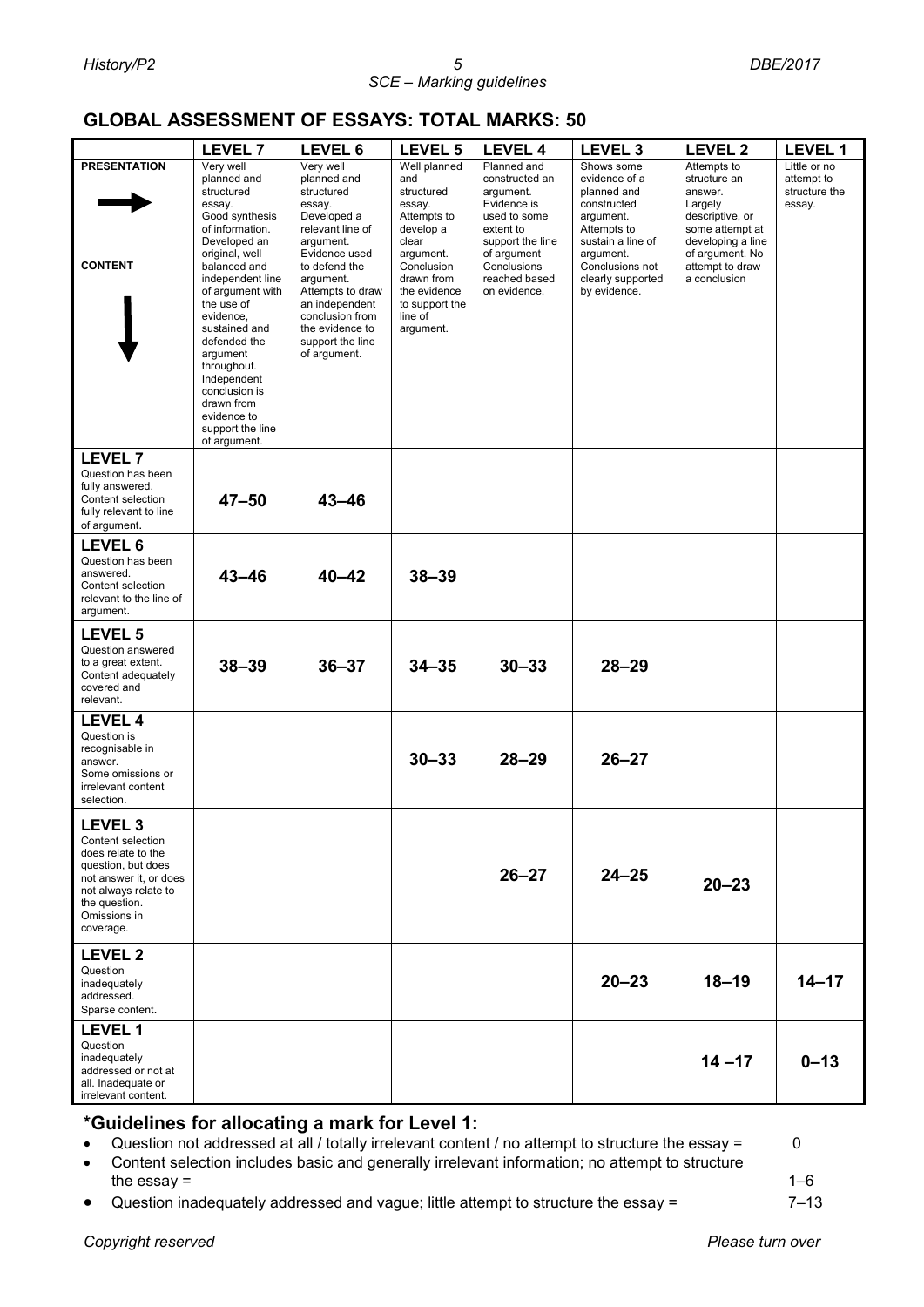# **SECTION A: SOURCE-BASED QUESTIONS**

#### **QUESTION 1: HOW DID THE PHILOSOPHY OF BLACK CONSCIOUSNESS CHALLENGE THE INTRODUCTION OF AFRIKAANS AS A MEDIUM OF INSTRUCTION IN 1976?**

- 1.1.1 *[Extraction of evidence from Source 1A - L1]*
	- African students were frustrated with their deteriorating situation
	- NUSAS abided by the laws of the apartheid state
	- Black South African students needed their own representative organisations
	- Still required black and white students to occupy separate rooms at its national convention and the set of the set of the set of the set of the set of the set of the set of the set o
- 1.1.2 *[Extraction of evidence from Source 1A - L1]*
	- Black South African students needed their own representative organisations
	- Black South African students should not rely on whites
	- Black South African students can learn to assert themselves
	- Black South African students need to rid themselves of an inferiority complex
	- Black South Africans had to remake themselves psychologically

$$
(any 1 x 1) (1)
$$

- 1.1.3 *[Explanation of evidence from Source 1A - L1]*
	- ... People from all racial groups including Africans, Coloureds and Asians that were denied basic rights under apartheid'
	- Any other relevant response  $(1 \times 2)$  (2)

1.1.4 *[Determining the usefulness of evidence in Source 1A – L3]* **The source is USEFUL because:**

- It gives insight into the reasons for the breakaway from NUSAS
- It gives examples of how Steve Biko encouraged the students to take matters in their own hands
- Steve Biko provides an inclusive definition of 'black' as a guide for students
- It highlights the students' plight
- Any other relevant response (any 2 x 2) (4)
- 1.2.1 *[Extraction of evidence from Source 1B – L1]*
	- …there was serious mobilisation in the schools…
	- …SASM members were saying that this situation could not be allowed to  $\text{continue...}$  (any 1 x 2) (2)
- 1.2.2 *[Extraction of evidence from Source 1B – L1]*
	- Nearly 400 students attended the meeting  $(1 \times 1)$  (1)
- 1.2.3 *[Extraction of evidence from Source 1B – L1]*
	- Mashinini proposed a mass demonstration against Afrikaans on the following Wednesday
	- Mashinini was an extremely powerful speaker/his suggestion was greeted with cheers of support  $(\text{any } 1 \times 1)$  (1)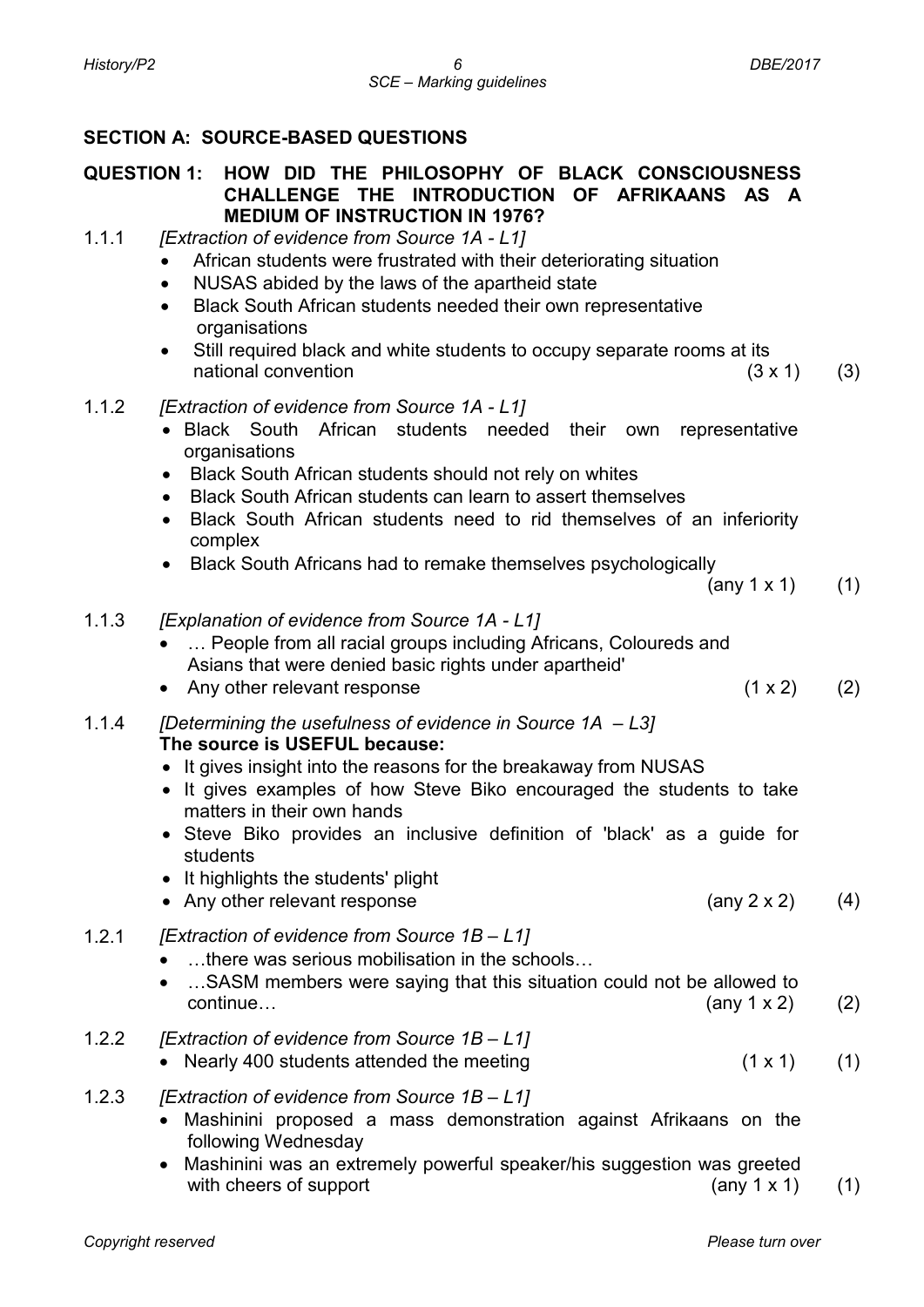1.2.4 *[Interpretation of evidence from Source 1B - L2]*

# **The protest action was SUCCESSFUL because:**

- Learners gathered throughout the township
- Many columns/thousands of learners from all over the township met at Orlando West
- Over 5000 learners gathered on Vilikazi Street and more were arriving every minute
- Any other relevant response  $(4)$
- 1.3.1 *[Extraction of evidence from Source 1C – L1]*
	- The teachers objected because they were not fluent in Afrikaans  $(1 \times 2)$  (2)
- 1.3.2 *[Extraction of evidence from Source 1C – L1]*
	- SASM penetrated apolitical organisations during 1974 and 1976
	- SASM formed an Action Committee which was later renamed SSRC
	- They were conscientised (any 2 x 1) (2)
- 1.3.3 *[Interpretation of evidence from Source 1C - L2]*
	- The protest turned violent because the police opened fire on unarmed learners
	- Innocent lives were lost and the learners retaliated
	- Any other relevant response  $(2 \times 2)$  (4)

# 1.3.4 *[Interpretation of evidence in Sources 1C - L2]*

- The learners (youth) challenged the government with their protest actions while their parents accepted it
- The learners (youth) changed the idea that the workers were the ones to challenge the apartheid government
- The learners (youth) occupied city centres/closed schools/alcohol outlets while their parents failed to do this
- The Soweto Uprising was a turning point in South African history because of learners decisive action against the apartheid government
- The parents tried to negotiate with the school board but failed while the learners challenged the foundation of the apartheid government
- Any other relevant response  $(4)$

# 1.4.1 *[Interpretation of evidence from Source 1D – L2]*

- The learners took their protests to the street to challenge the apartheid government
- They refused to adhere to the inequality and injustices of the Bantu Education Policy
- They used placards e.g. 'Afrikaans must be abolished!' to show their dissatisfaction
- They acted independently from the workers but had their support
- Any other relevant response  $(4)$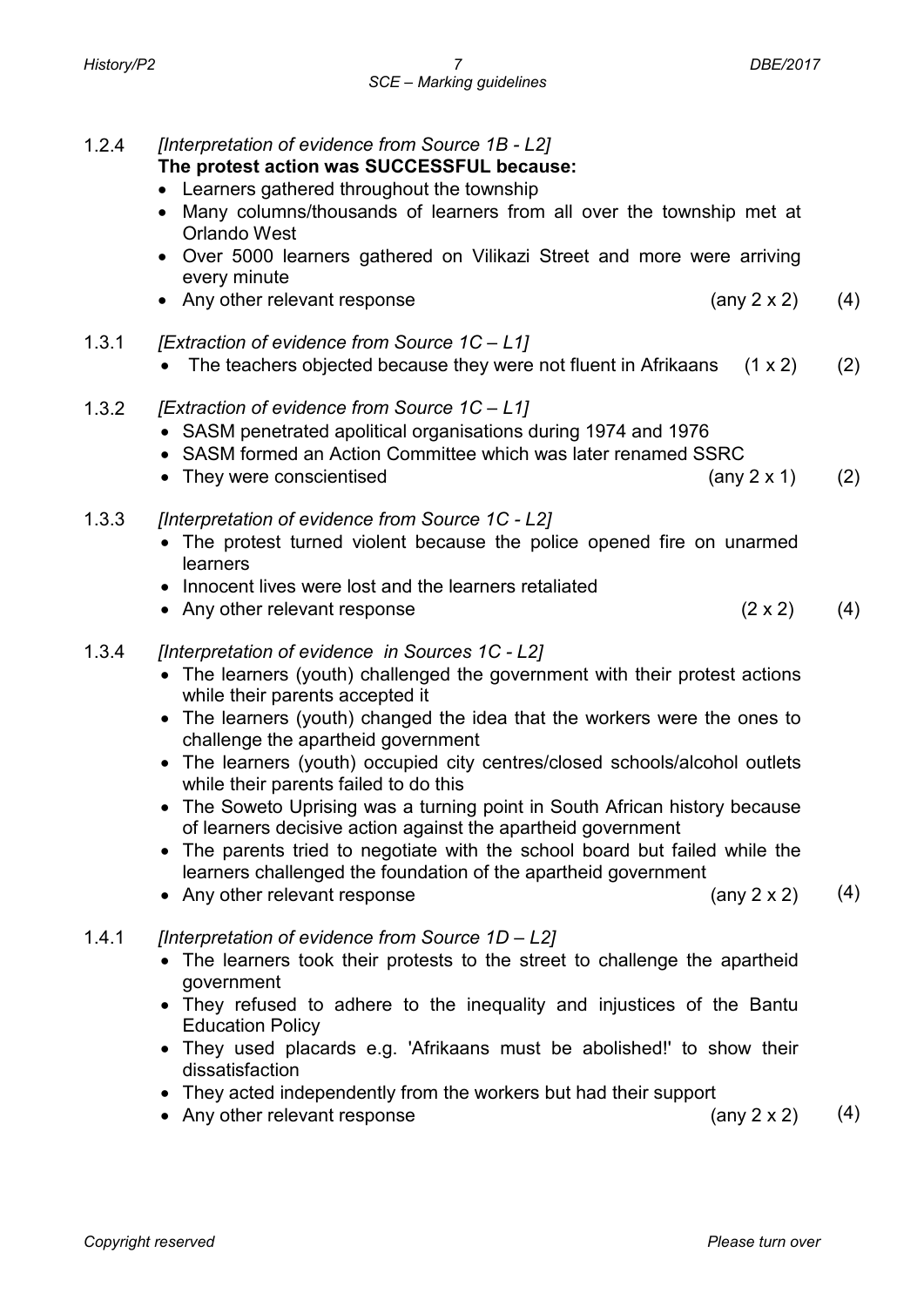- 1.4.2 *[Interpretation of evidence from Source 1D – L2]*
	- The photograph helped to mobilise other learners in the neighbouring areas and provinces
	- The photograph informed the rest of South Africans about their struggle
	- The photograph drew local and international attention to the manner in which the apartheid regime dealt with students
	- The photograph exposed the actions of the apartheid government
	- Rejection of being taught the language of the oppressor
	- Any other relevant response  $(4)$

- 1.5 *[Comparison of evidence in Sources 1C and 1D - L3]*
	- In Source 1C the learners rejected the idea to be taught in the language of the oppressor while in Source 1D the poster reads: 'AFRIKAANS MUST BE ABOLISHED!'
	- In Source 1C the protest started peacefully in Soweto while in Source 1D the photograph shows that the learners gathered peacefully in Soweto
	- Source 1C describes how the class of 1976 bravely took to the streets to challenge the apartheid government while in Source 1D the photograph shows how the learners fearlessly gathered in their numbers to protest against the implementation of Bantu Education
	- Any other relevant response (any 2 x 2) (4)

# 1.6 *[Interpretation, evaluation and synthesis from relevant sources – L3]*

Candidates could include the following aspects in their response

- Steve Biko argued that learners should take matters in their own hands (Source 1A)
- Steve Biko encouraged learners to start their own organisations (Source 1A)
- Black South African students acted independently of white South Africans (Source 1A)
- Various student organisations were established to mobilise the students to act against the apartheid government (Source 1B)
- Black South African students became aware of the dangers of Bantu Education (own knowledge)
- Black South African students of Soweto demonstrated a sense of assertiveness when they challenged the language policy on 16 June 1976 (Source 1A and 1D)
- Black South African students displayed unity and solidarity during the Soweto uprising (own knowledge)
- Black South African students were fearless of the apartheid regime (Source 1D and own knowledge)
- SASM, a Black Consciousness inspired student organisation, was instrumental in the organising of students to participate in the Soweto uprising (Source 1C and own knowledge)
- Influential student organisations were formed as a result of the ideas of Black Consciousness (Source 1C and own knowledge)
- The Soweto uprising was to liberate the minds of black South Africans because they were affected by Bantu Education (own knowledge)
- Any other relevant response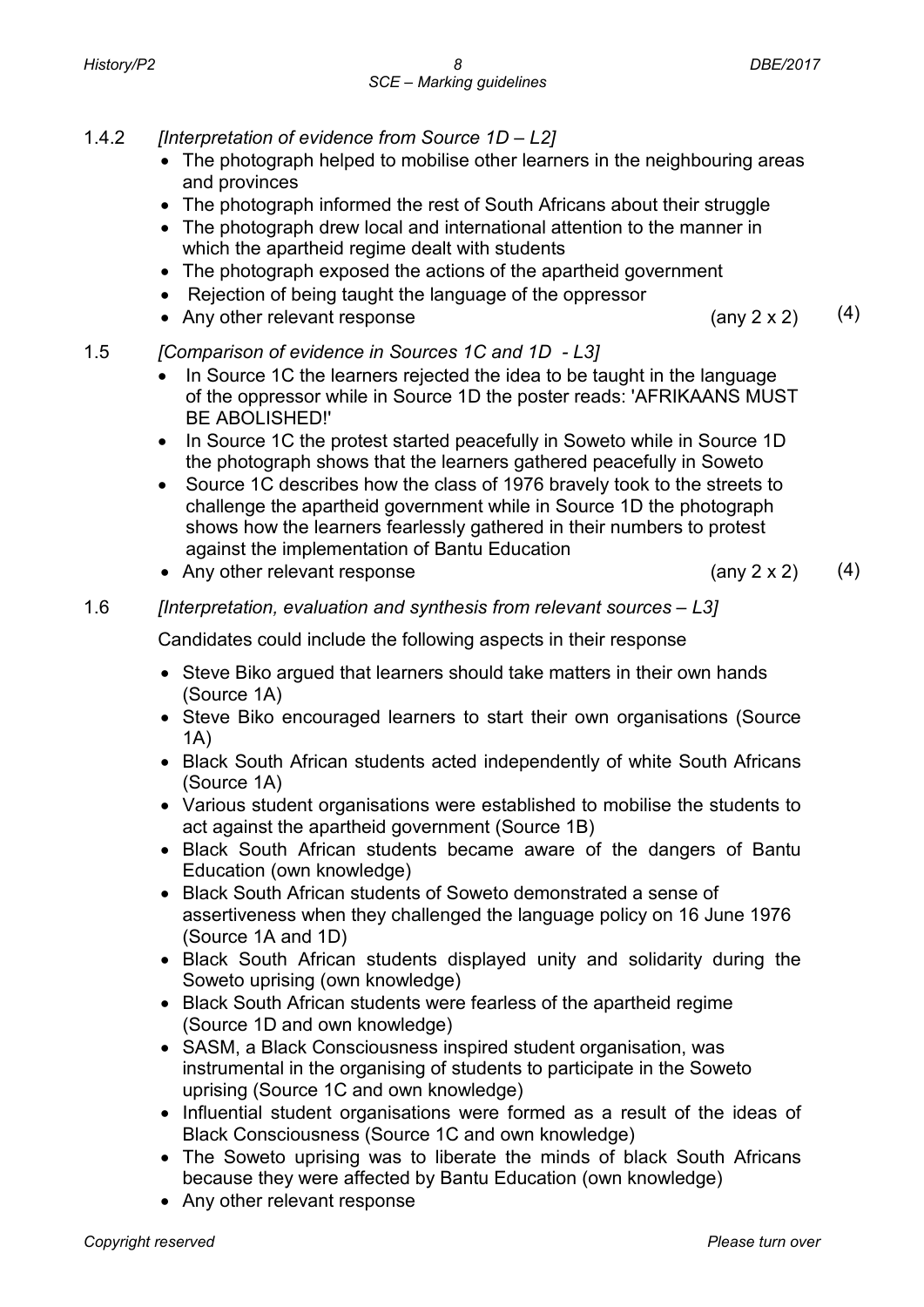#### Use the following rubric to allocate marks:

| <b>LEVEL 1</b> | Uses evidence in an elementary manner e.g. shows<br>no or little understanding of how the philosophy<br>of Black Consciousness challenged<br>the<br>introduction of Afrikaans as a medium<br>оf<br>instruction in 1976.<br>Uses evidence partially or cannot write a paragraph.<br>$\bullet$                                          | <b>MARKS</b><br>$0 - 2$ |
|----------------|---------------------------------------------------------------------------------------------------------------------------------------------------------------------------------------------------------------------------------------------------------------------------------------------------------------------------------------|-------------------------|
| <b>LEVEL 2</b> | Evidence is mostly relevant and relates to a great<br>$\bullet$<br>extent on the topic e.g. shows some understanding<br>of how the philosophy of Black Consciousness<br>challenged the introduction of Afrikaans as a<br>medium of instruction in 1976.<br>Uses evidence in a very basic manner to write a<br>$\bullet$<br>paragraph. | <b>MARKS</b><br>$3 - 5$ |
| <b>LEVEL 3</b> | Uses relevant evidence e.g. demonstrates<br>a<br>thorough understanding of how the philosophy of<br><b>Black Consciousness challenged the introduction</b><br>of Afrikaans as a medium of instruction in 1976.<br>Uses evidence very effectively in an organised<br>paragraph that shows an understanding of the topic.               | <b>MARKS</b><br>$6 - 8$ |

(8) **[50]**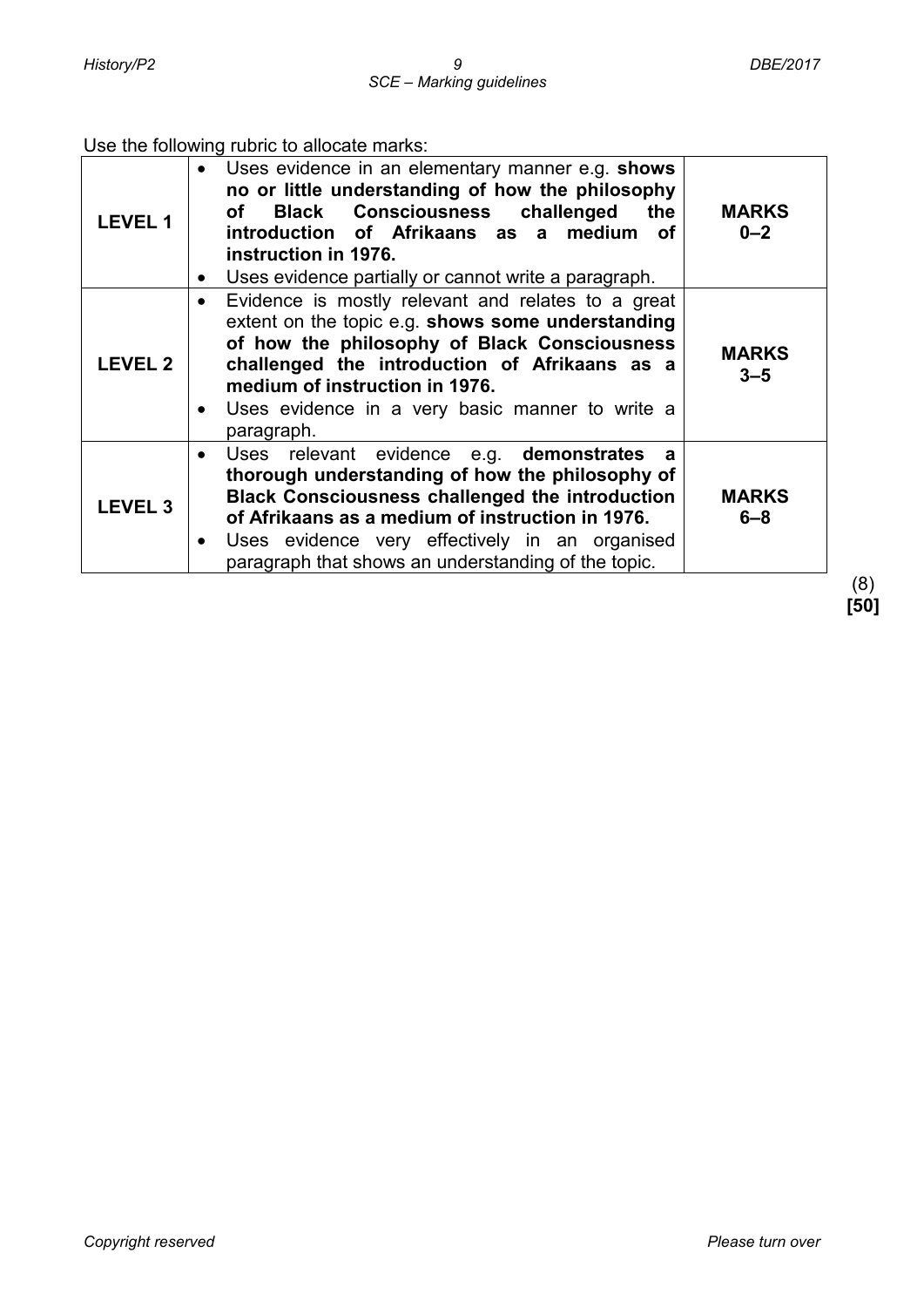#### **QUESTION 2: WHAT ROLE DID THE TRUTH AND RECONCILIATION COMMISSION (TRC) PLAY IN RECONCILING SOUTH AFRICANS WITH THEIR DIVIDED PAST?**

- 2.1.1 *[Extraction of evidence from Source 2A - L1]*
	- To facilitate the rehabilitation and restoration of human dignity
	- To restore the human and civil dignity of victims
	- To heal the nation from its divided past (public acknowledgement)
	- To restore the voice and dignity of those previously marginalised (any  $3 \times 1$ ) (3)

#### 2.1.2 *[Interpretation of evidence from Source 2A – L2]*

- Human Rights Violation Committee (HRVC) provided a platform for survivors to tell their stories
- HRVC gave a voice to those who were previously silenced/marginalised
- HRVC allowed the perpetrators to seek forgiveness
- HRVC gave public acknowledgement for the victim and the perpetrator
- HRVC allowed victims via the TRC hearings to gain closure for the political crimes that were committed
- Any other relevant response (any 1 x 2) (2)

#### 2.1.3 *[Definition of a concept in Source 2A – L1]*

- It is a gesture of reconciliation if perpetrators of gross human rights violations were prepared to tell the truth and show remorse for their actions
- It is a process of healing, provided the truth is told
- Any other relevant response (any 1 x 2) (2)
- 2.1.4 *[Extraction of evidence from Source 2A - L1]*
	- The TRC sought to address the issue of marginalised (side-lined) voices amongst the broader framework of victims, and was conscious of gender  $distortions$  (1 x 2) (2)
- 2.1.5 *[Interpretation of evidence from Source 2A – L2]*
	- Most of their husbands, sons and fathers were activists that were either killed or disappeared because they participated in the struggle for freedom
	- Women testified about the men in their lives that had disappeared as a result of their political involvement
	- They broke the silence because women were directly affected/victims
	- Any other relevant response (any 2 x 2) (4)

#### 2.2.1 *[Definition of a concept in Source 2B – L1]*

- The granting of official pardon for people that committed politically related crimes
- Any other relevant response  $(1 \times 2)$  (2)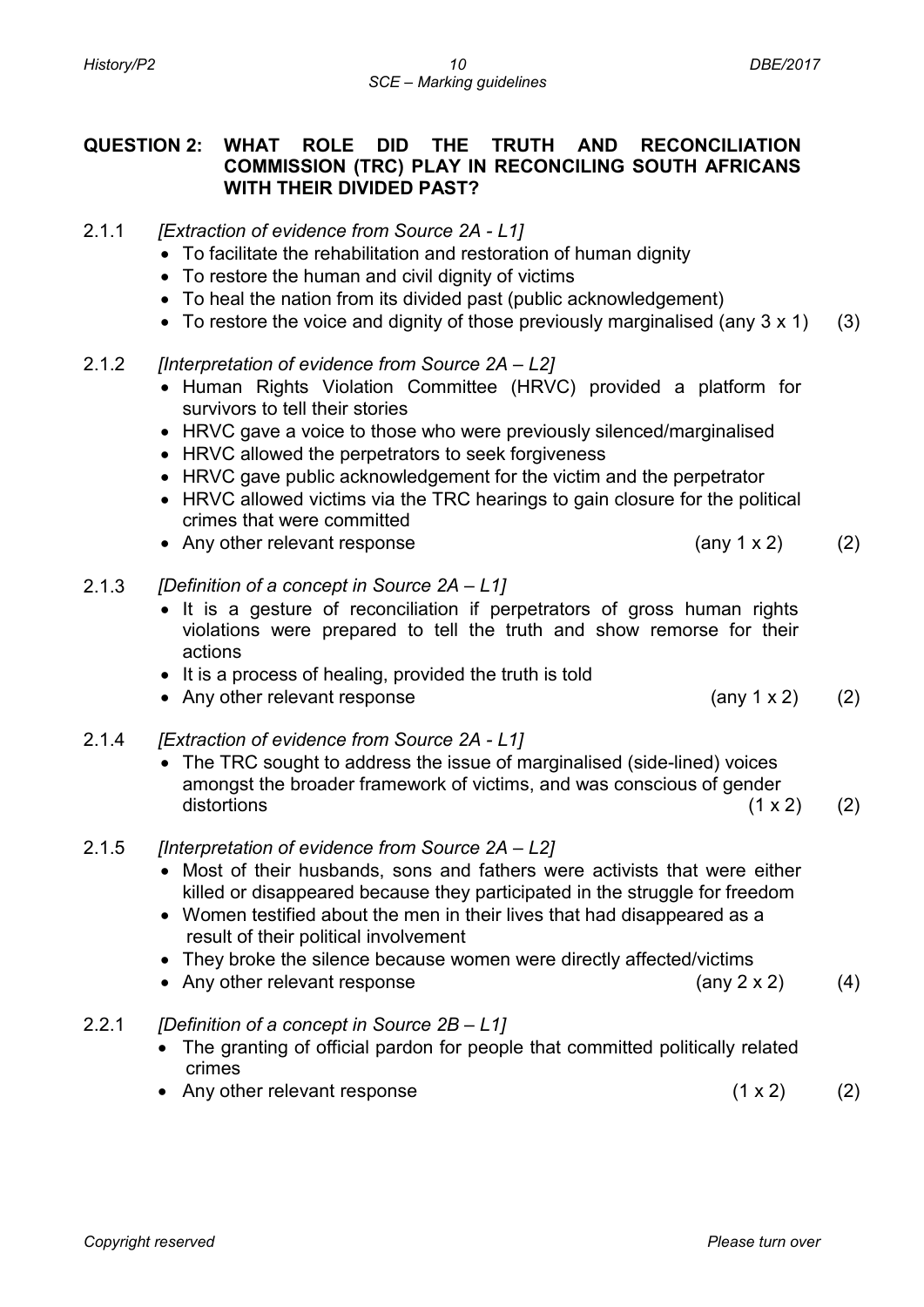|       | political figures refused to appear before the TRC e.g. PW Botha<br>The TRC was not a criminal court and therefore was powerless to pursue<br>political leaders e.g. PW Botha<br>• Those who gave the orders escaped<br>Any other relevant response                                                                                                                                                                                                                                                                                                                                                                                                                                             | (any $1 \times 2$ )        | (2) |
|-------|-------------------------------------------------------------------------------------------------------------------------------------------------------------------------------------------------------------------------------------------------------------------------------------------------------------------------------------------------------------------------------------------------------------------------------------------------------------------------------------------------------------------------------------------------------------------------------------------------------------------------------------------------------------------------------------------------|----------------------------|-----|
| 2.2.3 | [Extraction of evidence from Source 2B - L1]<br>Death squads<br>Hit squads<br>$\bullet$                                                                                                                                                                                                                                                                                                                                                                                                                                                                                                                                                                                                         |                            |     |
|       | Torture                                                                                                                                                                                                                                                                                                                                                                                                                                                                                                                                                                                                                                                                                         | $(3 \times 1)$             | (3) |
| 2.3.1 | [Extraction of evidence from Source 2C - L1]<br>58,5%<br>(a)                                                                                                                                                                                                                                                                                                                                                                                                                                                                                                                                                                                                                                    | $(1 \times 1)$             |     |
|       | 54,2%<br>(b)                                                                                                                                                                                                                                                                                                                                                                                                                                                                                                                                                                                                                                                                                    | $(1 \times 1)$             | (2) |
| 2.3.2 | [Interpretation of evidence from Source 2C - L2]<br>• Lost faith in the TRC process<br>• Regarded the process as politically motivated<br>Regarded the process as a 'witch-hunt'<br>The TRC failed in its mandate to reconcile South Africans<br>The truth about the political killings of activists were not forthcoming<br>• Any other relevant response                                                                                                                                                                                                                                                                                                                                      | (any $2 \times 2$ )        | (4) |
| 2.3.3 | [Interpretation of evidence from Source 2C - L2]<br>More Black South Africans were affected by the atrocities committed<br>$\bullet$<br>against them by the apartheid government<br>Black South Africans wanted to hear the truth about their loved ones who<br>disappeared<br>Because Black South Africans were affected, they wanted closure<br>The TRC offered them a way to show their feelings<br>White South Africans were against the TRC because they saw it as a<br>'witch hunt'<br>White South Africans felt that the TRC served no purpose<br>White South Africans did not experience the traumatic loss of loved ones<br>by the apartheid government<br>Any other relevant response | $(\text{any } 2 \times 2)$ | (4) |
| 2.4.1 | [Interpretation of evidence from Source 2D - L2]<br>Adriaan Vlok and other apartheid leaders appeared before the amnesty<br>committee of the TRC<br>Others escaped the TRC process                                                                                                                                                                                                                                                                                                                                                                                                                                                                                                              |                            |     |

- Tutu was amazed/shocked that many prominent ministers did not appear before the TRC
- Any other relevant response (any 2 x 2) (4)

- 2.2.2 *[Interpretation of evidence from Source 2B – L2]* • Because the TRC did not have the power to subpoena, many prominent
-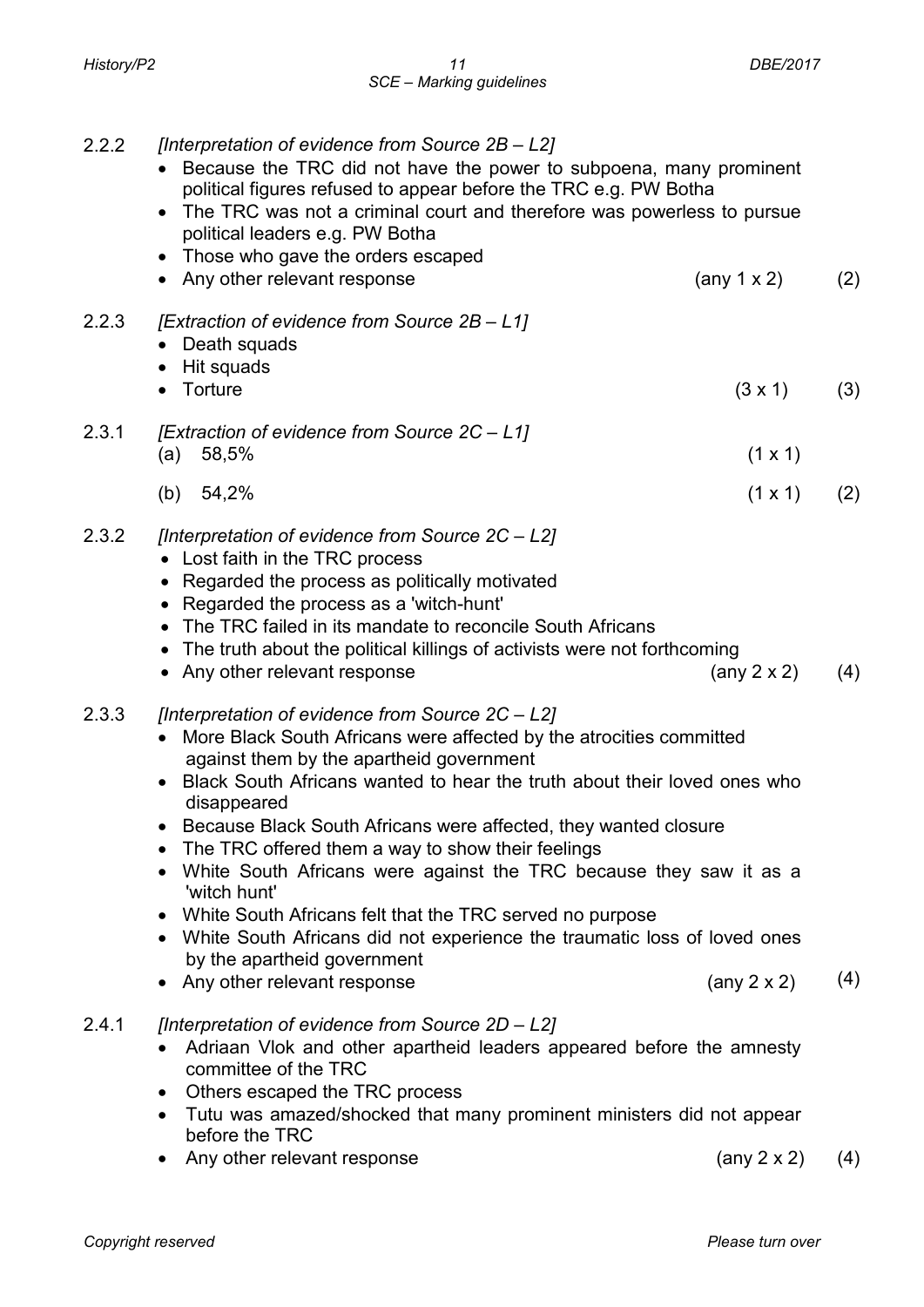- 2.4.2 *[Determining the usefulness of evidence from Source 2D – L3]* **The source is USEFUL because**:
	- It depicts the amnesty process as a failure since the perpetrators were not punished for their crimes committed
	- It shows that only one cabinet minister, Law and Order Minister Adriaan Vlok went before the Amnesty Committee
	- It shows other ministers that got away namely PW Botha
	- It reflects some degree of frustration by Tutu (YOU SHOULD HAVE SEEN THE ONE THAT GOT AWAY….)
	- Any other relevant response (any 2 x 2) (4)

### 2.5 *[Comparison of evidence from Sources 2B and 2D - L3]*

- Source 2B is a reflection of the amnesty process of the TRC while Source 2D portrays the amnesty process of the TRC
- Both sources state that senior apartheid ministers got off the hook (big fish)
- Source 2B mentions those that gave the orders escaped and those that carried the orders appeared before the TRC while Source 2D shows those that gave the orders are getting away (swimming) and those that carried the orders appeared before the TRC (TRC trawler)
- Any other relevant response (any 2 x 2) (4)
- 
- 2.6 *[Interpretation, evaluation and synthesis of evidence from relevant sources – L3]*

Candidates could include the following aspects in their response.

- The TRC was established to ensure the goals, facilitation of rehabilitation and restoration of the human and civil dignity of victims of gross human rights violations (Source 2A)
- The Human Rights Violations Committee intended to restore the voice and dignity to those previously marginalised Black South Africans (Source 2A)
- The TRC aimed to achieve restorative justice instead of retributive justice (Source 2A)
- The TRC sought to address the issue of marginalised (side-lined) voices amongst the broader framework of victims (Source 2A)
- The TRC created a platform for victims and perpetrators to tell their stories (own knowledge)
- During the TRC hearings some of the truth surfaced such as the death of Nokuthula Simelane (own knowledge)
- In some cases perpetrators sought forgiveness and provided families with answers (own knowledge)
- In 1996 the majority of South Africans agreed that the TRC contributed to reconciliation (Source 2C)
- Reparations were minimal but were received by some victims (own knowledge)
- Reparations helped victims regain their dignity (own knowledge)
- The TRC was therefore viewed as successful as it contributed to nation building and reconciliation (own knowledge)
- Any other relevant response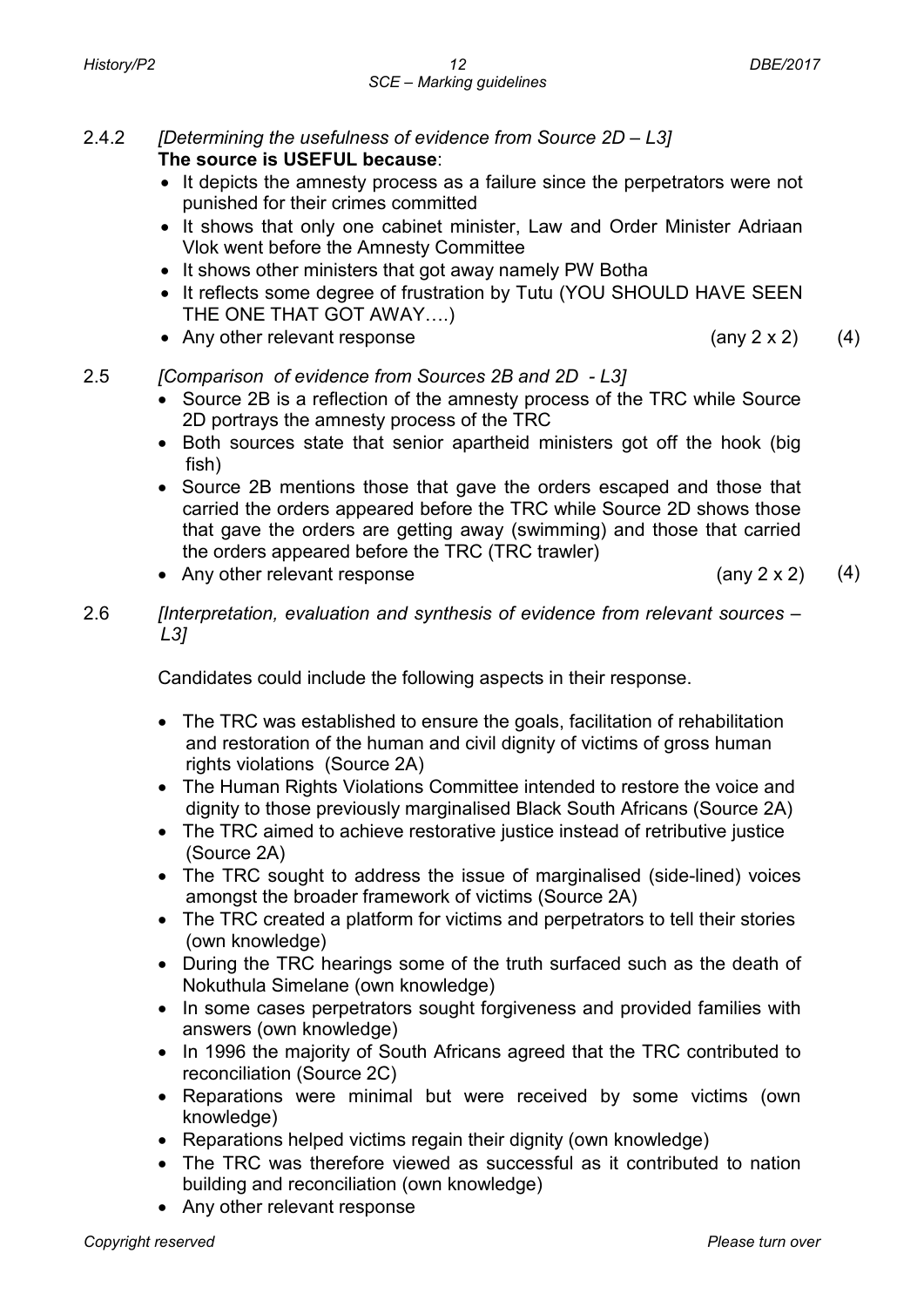# **Use the following rubric to allocate marks:**

| LEVEL 1        | • Uses evidence in an elementary manner e.g. shows<br>no or little understanding in explaining the role<br>the TRC played in reconciling South Africans<br>with its divided past.<br>• Uses evidence partially or cannot write a paragraph.                                        | <b>MARKS</b><br>$0 - 2$ |
|----------------|------------------------------------------------------------------------------------------------------------------------------------------------------------------------------------------------------------------------------------------------------------------------------------|-------------------------|
| <b>LEVEL 2</b> | • Evidence is mostly relevant and relates to a great<br>extent on the topic e.g. shows some<br>understanding in explaining the role the TRC<br>played in reconciling South Africans with its<br>divided past.<br>• Uses evidence in a very basic manner to write a<br>paragraph.   | <b>MARKS</b><br>$3 - 5$ |
| <b>LEVEL 3</b> | • Uses relevant evidence e.g. demonstrates a<br>thorough understanding in explaining the role<br>the TRC played in reconciling South Africans<br>with its divided past.<br>• Uses evidence very effectively in an organised<br>paragraph that shows an understanding of the topic. | <b>MARKS</b><br>$6 - 8$ |

(8) **[50]**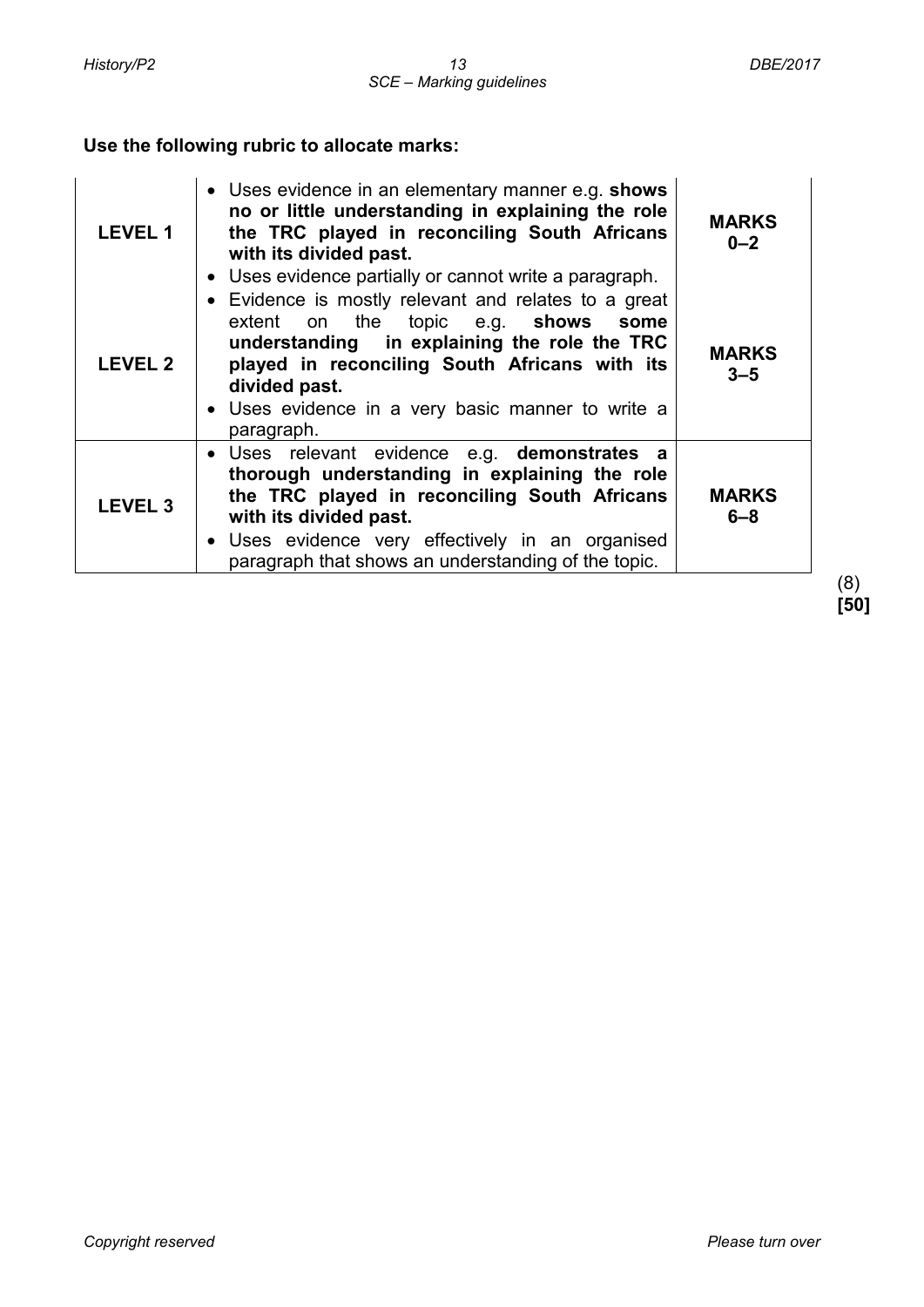### **QUESTION 3: DID SOUTH AFRICA BENEFIT FROM ITS MEMBERSHIP OF BRICS?**

- 3.1.1 *[Extraction of evidence from Source 3A – L1]*
	- Brazil
	- Russia
	- India
	- China
	- South Africa(any 4 x 1) (4)
- 3.1.2 *[Extraction of evidence from Source 3A – L1]*
	- President Jacob Zuma (1 x 1) (1)
- 3.1.3 *[Interpretation of evidence from Source 3A - L2]*
	- South Africa's economy is too small as compared to the other four BRICS nations
	- South Africa has a smaller economy compared to Mexico, South Korea and Turkey (these countries should have been considered for inclusion as members of BRICS)
	- South Africa's gross domestic product is one sixteenth of that of China
	- South Africa has a small population compared to the other four BRICS countries
	- Any other relevant response (any 2 x 2) (4)
- 3.1.4 *[Extraction of evidence from Source 3A – L1]*
	- South Africa has the mineral resources which the BRICS countries need
	- South Africa is the world's fourth largest producer of gold and diamonds which the BRICS countries require
	- South Africa owns three quarters of the global platinum reserves which the BRICS countries need (any 1 x 1) (1)

#### 3.1.5 *[Definition of a historical concept from Source 3A - L1]*

- It refers to the industrialised countries/technologically advanced or more economically developed countries that are located in the northern hemisphere
- Countries that are highly developed economically and have superior infrastructure relative to other less industrialised nations
- Any other relevant response (any 1 x 2) (2)

#### 3.2.1 *[Interpretation of evidence from Source 3B – L2]*

- The leaders of the five BRICS countries are attending the FIFTH BRICS SUMMIT in South Africa
- The FIFTH BRICS SUMMIT was held in Durban, South Africa
- The leaders display a cordial mood (smiling, laughing)
- The leaders display a sense of unity (shaking hands)
- The leaders represented Brazil, Russia, India, China and South Africa
- Any other relevant answer  $(4)$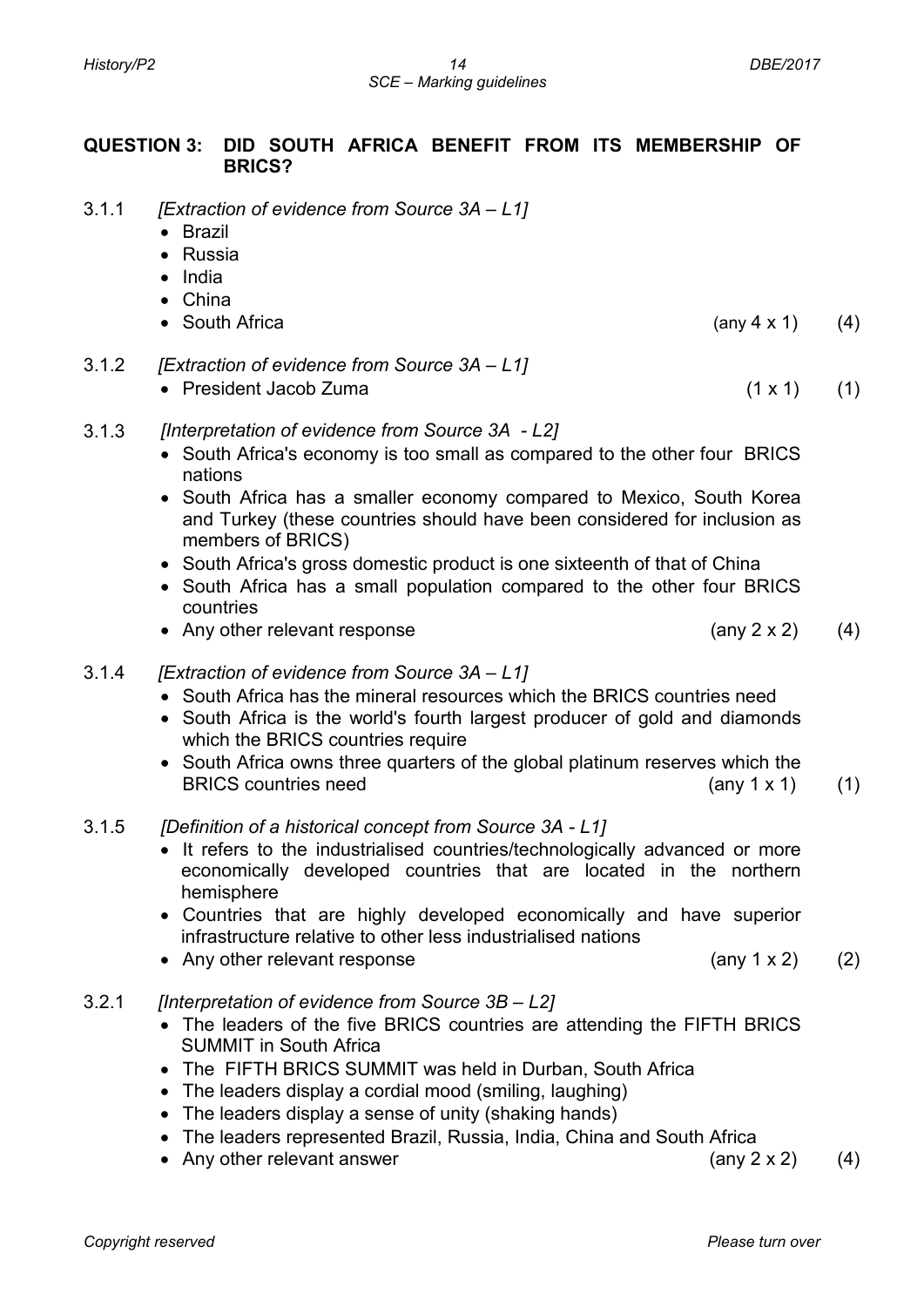- 3.2.2 *[Extraction of evidence from Source 3B – L1]*
	- South Africa  $(1 \times 1)$  (1)
- 3.3 *[Comparison of evidence from Sources 3A and 3B – L3]*
	- Source 3A outlines how hard President Zuma worked to ensure South Africa become a member of BRICS while Source 3B shows that South Africa has become a member of BRICS
	- Source 3A outlines that President Zuma visited the THIRD BRIC summit in China to convince the leaders to invite South Africa to become a member while Source 3B shows South Africa hosting the FIFTH BRICS summit as a member state
	- Any other relevant response (2 x 2) (4)
- 3.4.1 *[Extraction of evidence from Source 3C - L1]* (a) Nuclear power (1 x 1) (b) Locomotives (1 x 1) (2)
- 3.4.2 *[Interpretation of evidence from Source 3C - L2]*
	- The South African Institute of International Affairs (SAIIA) showed that between 1995 and 2011 trade between South Africa and BRICS countries grew significantly
	- Exports from South Africa to BRICS countries grew from less than \$5 billion in 1995 to almost \$25-billion by 2011
	- Any other relevant response  $(2 \times 2)$  (4)
- 3.4.3 *[Extraction of evidence from Source 3C – L1]*
	- China  $(1 \times 1)$  (1)
- 3.5.1 *[Interpretation of information from Source 3D - L2]*
	- The one group argued for improved economic trade relations with BRICS (to secure more markets for South African products)
	- South Africa should use BRICS to secure more investment
	- They argued for more economic investment from BRICS countries in order to replace Western investors
	- The other group were against the investment of BRICS countries (China and India) in South Africa's natural resources
	- They were apprehensive that BRICS countries could take full control of South Africa's natural resources which could be harmful to the economy
	- Any other relevant response (any 2 x 2) (4)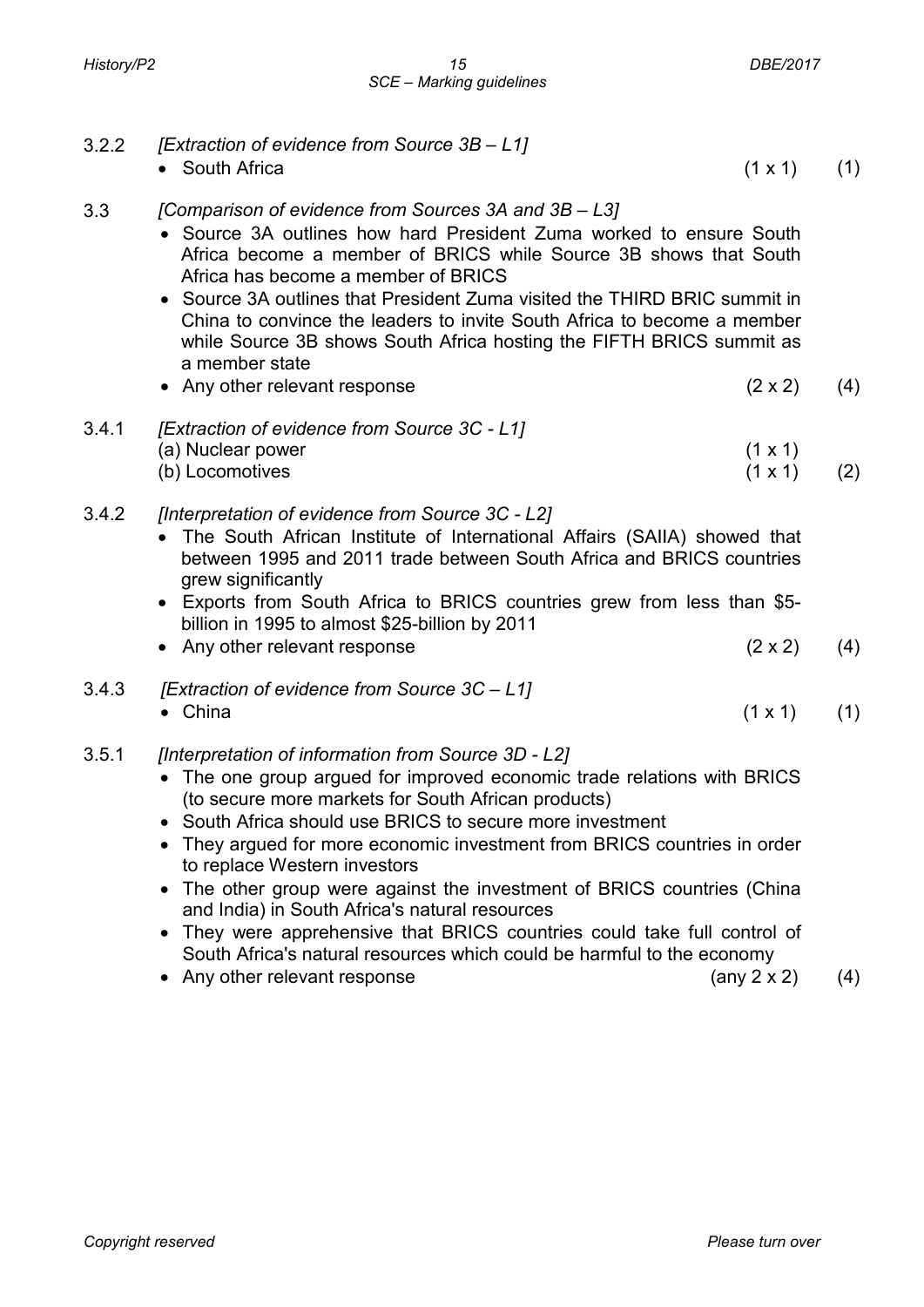- 3.5.2 *[Interpretation of information from Source 3D - L2]*
	- Many products from the BRICS countries could compete with one another (same products by BRICS countries are exported/imported by each other)
	- Many BRICS countries were exporting manufactured goods to Africa which was traditionally the South African market
	- South African products have to compete with those from BRICS countries in Africa
	- Supplying African countries with railways which were traditionally a South African market
	- Issue of tariff barriers
	- Any other relevant response (any 2 x 2) (4)
- 3.5.3 *[Extraction of evidence from Source 3D – L1]*
	- China will be able to reduce the currency risk that is typical of many unstable African currencies
	- China will be able to avoid tariff barriers in Africa  $(2 \times 1)$  (2)
- 3.5.4 *[Determining the usefulness of evidence from Source 3D – L3]* **The source is USEFUL to a large extent because**:
	- Gumede is an authority on world and economic affairs and his opinion is respected
	- South Africans are divided over the economic impact of trade relations between BRICS and South Africa
	- South Africans are fearful that trade with BRICS countries may pose a danger to the South African domestic market
	- South Africans are unhappy with the high tariffs that BRICS countries imposed on South African exports
	- Many South Africans were worried with the manner in which BRICS goods enter the South African markets (low tariffs)
	- South Africans fear the growth of the Chinese economic relations with the rest of Africa (Africa was traditionally a South African economic sphere of influence)
	- Any other relevant answer

#### **OR**

#### **The source is USEFUL to a less extent because:**

- This is only the views of Gumede on the negative effects of South Africa's membership to BRICS
- More views on the impact of South Africa's trade relations with BRICS are necessary before an informed conclusion can be reached on the merits of South African membership to BRICS.
- Any other relevant response  $(2 \times 2)$  (4)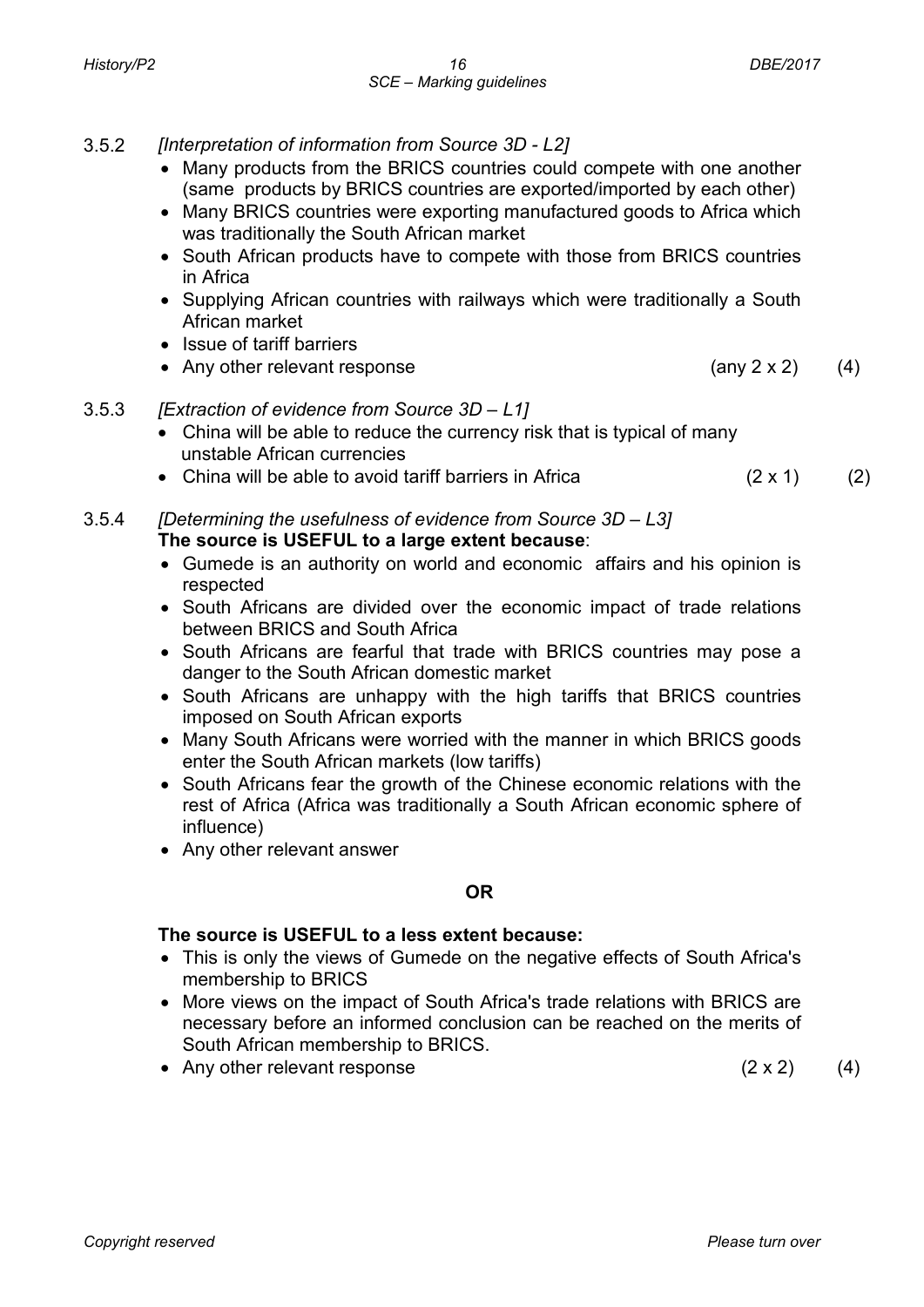Candidates could include the following aspects in their response. **Candidates can either choose AGREE / DISAGREE and elements of BOTH**

# **AGREE**

- South Africa became a member of BRICS in 2010
- BRICS can help South Africa with infrastructure programmes such as development skills
- Russia can supply South Africa with nuclear energy
- China will supply South Africa with railways
- BRICS countries can help South Africa to export goods to them and their regions in Asia, South America and Eastern Europe
- The SAIIA study showed that South Africa's trade had increased between 2001 and 2011 from \$5 billion to almost \$25 billion
- Exports from South Africa to BRICS countries grew to \$25 billion by 2011
- Any other relevant response

# **OR**

# **DISAGREE**

- South Africans are divided on South Africa's membership to BRICS (Source 3D)
- South Africans feel that South Africa's trade relations with BRICS countries will affect the South African economy negatively (Source 3D)
- South Africans feel that trade links with BRICS countries will result that South Africa's minerals and infrastructure will fall in the hands of the BRICS countries (Source 3D)
- South Africans feel that the domestic market is being eroded because of South Africa's trade links with BRICS countries (Source 3D)
- BRICS countries are trading with African countries which was traditionally a South African market (Source 3D)
- The manufacturing sectors are slowly being eroded because BRICS countries are exporting their products to Africa and South Africa (Source 3D)
- The South African domestic market is in crisis because of the unfair tariff system between South Africa and BRICS countries (BRICS countries impose higher tariffs on South African imported goods) (Source 3D)
- South Africans are also fearful that the Chinese yuan will replace the South African rand as the main trading currency (Source 3D)
- Any other relevant response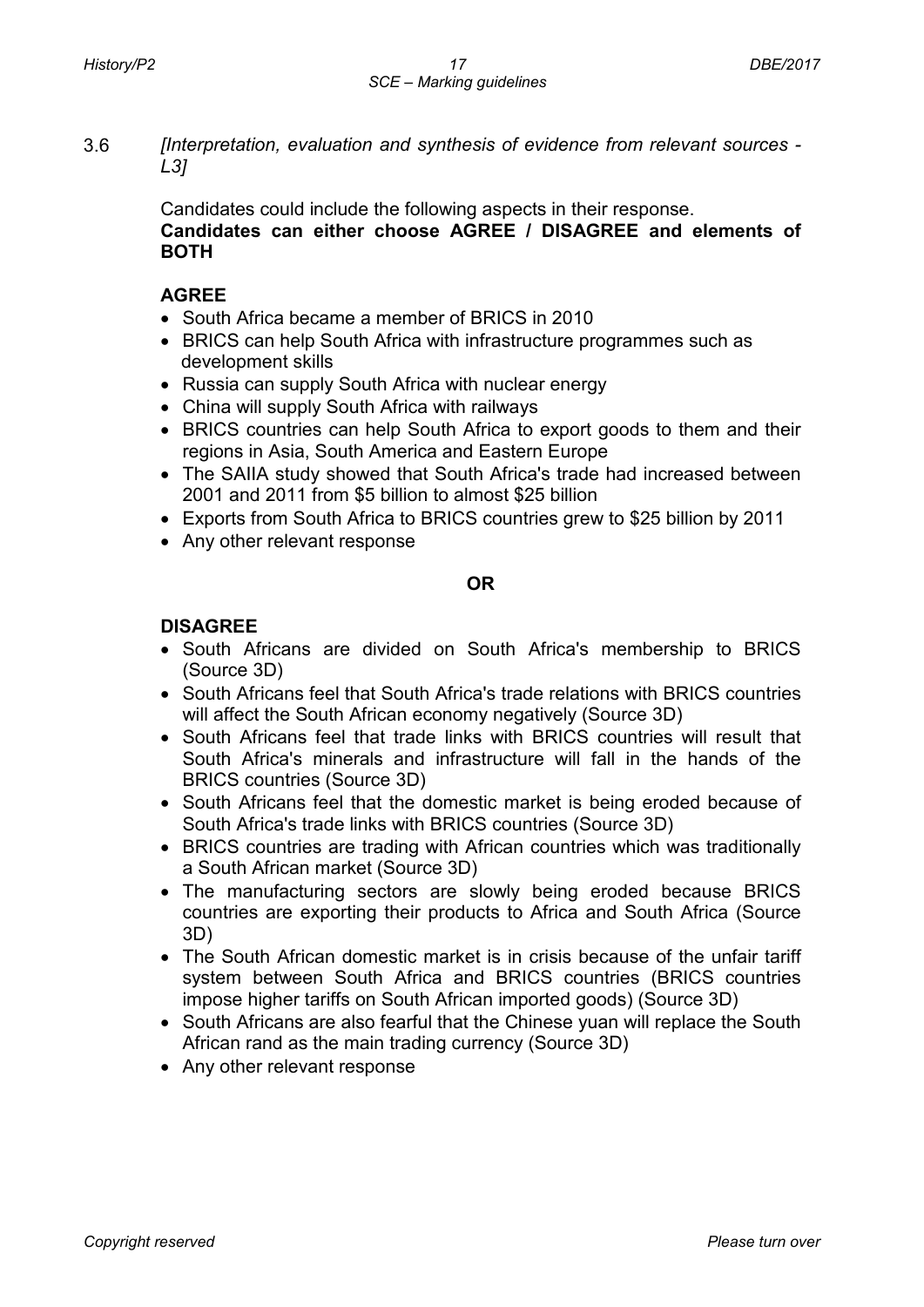# **Use the following rubric to allocate marks:**

| <b>LEVEL 1</b> | • Uses evidence in an elementary manner e.g. shows<br>no or little understanding in explaining whether<br>South Africa benefited from its membership of $\vert$ MARKS 0 - 2<br><b>BRICS.</b><br>• Uses evidence partially or cannot write a paragraph.                    |                                 |
|----------------|---------------------------------------------------------------------------------------------------------------------------------------------------------------------------------------------------------------------------------------------------------------------------|---------------------------------|
| <b>LEVEL 2</b> | • Evidence is mostly relevant and relates to a great<br>extent on the topic e.g. shows some<br>understanding in explaining whether South<br>Africa benefited from its membership of BRICS.<br>• Uses evidence in a very basic manner to write a<br>paragraph.             | <b>MARKS <math>3 - 5</math></b> |
| <b>LEVEL 3</b> | · Uses relevant evidence e.g. demonstrates a<br>thorough understanding in explaining whether<br>South Africa benefited from its membership of<br><b>BRICS.</b><br>• Uses evidence very effectively in an organised<br>paragraph that shows an understanding of the topic. | <b>MARKS <math>6 - 8</math></b> |

(8) **[50]**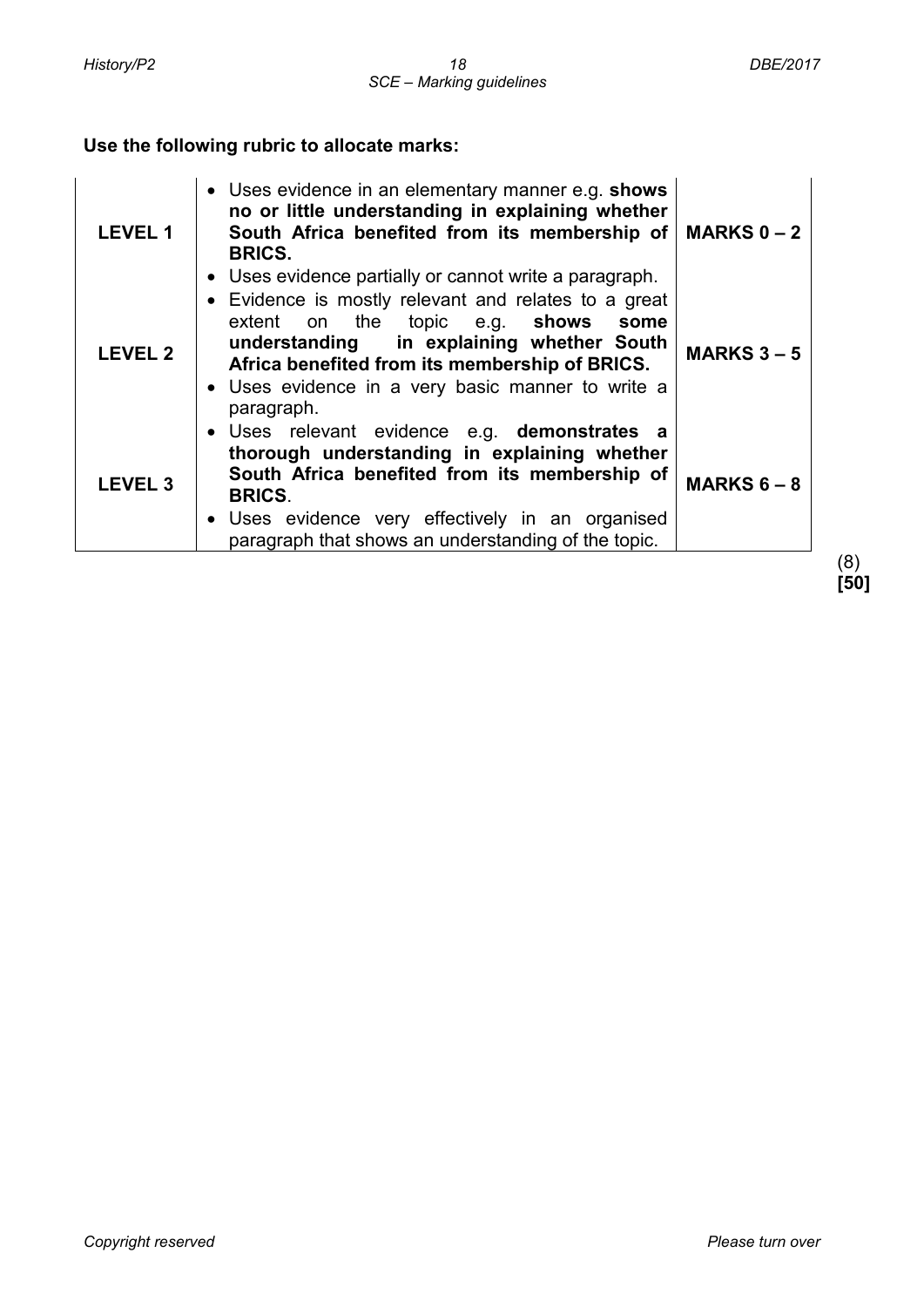# **SECTION B: ESSAY QUESTIONS**

### **QUESTION 4: CIVIL RESISTANCE, 1970s TO 1980s: SOUTH AFRICA: THE CRISIS OF APARTHEID IN THE 1980s**

*[Plan and construct an original argument based on relevant evidence using analytical and interpretative skills]*

#### **SYNOPSIS**

Candidates need to indicate whether they agree or disagree with the statement. They need to take a stance and indicate how the various internal resistance movements in South Africa were successful in challenging PW Botha's apartheid regime in the 1980s. They need to highlight the role that various resistance organisations such as the UDF, ECC etc. played in challenging the apartheid regime while developing their line of argument.

#### MAIN ASPECTS

Candidates could include the following aspects in their essays

• Introduction: Candidates need to take a stance and focus on how PW Botha's reforms were challenged by various internal resistance movements because it did not address the demands of the majority of South Africans.

#### ELABORATION

- PW Botha launched his policy of Total Strategy/Total Onslaught in 1983
- PW Botha introduced the reform measures (1983 Constitution, Tricameral Parliament 1984)
- The End Conscription Campaign 1983 and its impact on the apartheid regime
- The formation and role of the UDF ('Don't vote' campaign, 'Million Signature' campaign in 1984)
- Mass protests in Black South African townships in 1984 and 1985 (e.g. Stay away campaigns organised by Vaal Civic Association, Consumer boycotts organised by Pebco in Eastern Cape)
- Protest marches that took place in Langa township in the Eastern Cape
- School boycotts led mainly by COSAS in 1983 and 1985 (Atteridgeville, Tembisa, Alexandra, Soweto, Western Cape and Natal) (NECC)
- Communities embarked on rent boycotts e.g. Vaal Triangle and Soweto in 1984 (Civics)
- Formation and impact of COSATU in workers struggles/COSATU embarked on stay-away, boycotts, protests and strikes
- Stay Away Campaign on May Day 1986 e.g. NUM strike
- Declaration of the State of Emergency in 1985 and 1986 by the PW Botha
- Emergence of the Mass Democratic Movement in 1989 (Defiance Campaign (marches) against segregatory laws in major cities e.g. Cape Town, Durban and Johannesburg)
- The role of the Black Sash for example in Civic protests and assistance to victims of apartheid
- Role of religious organisations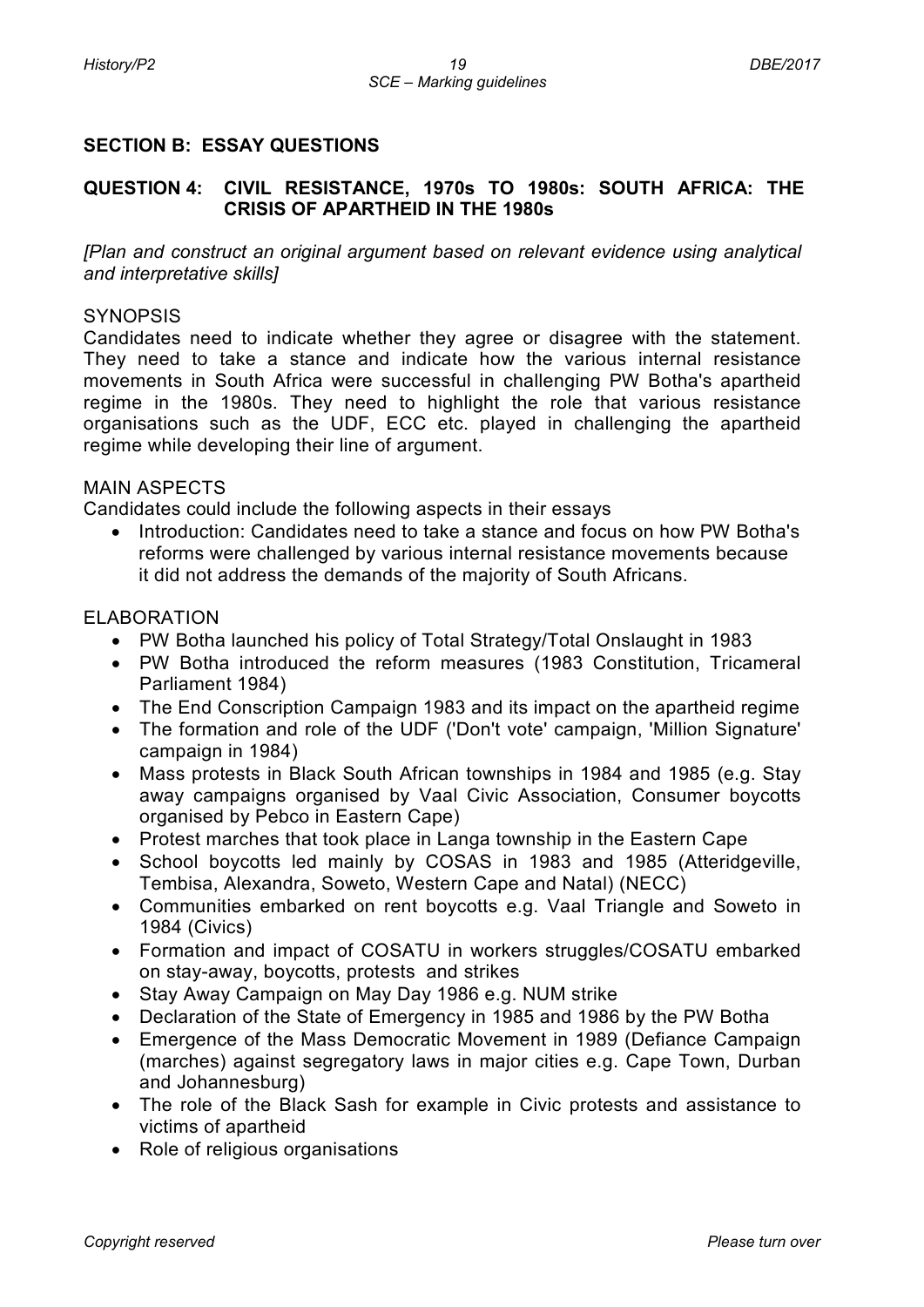- By the end of the 1980s many South Africans lost their lives in their struggle for liberation (e.g. deaths in detention, 'black on black' violence and vigilantisms; border war)
- Gradually PW Botha's government realised that change was needed
- Any other relevant response
- Conclusion: Candidates should tie up their argument with a relevant conclusion **[50]**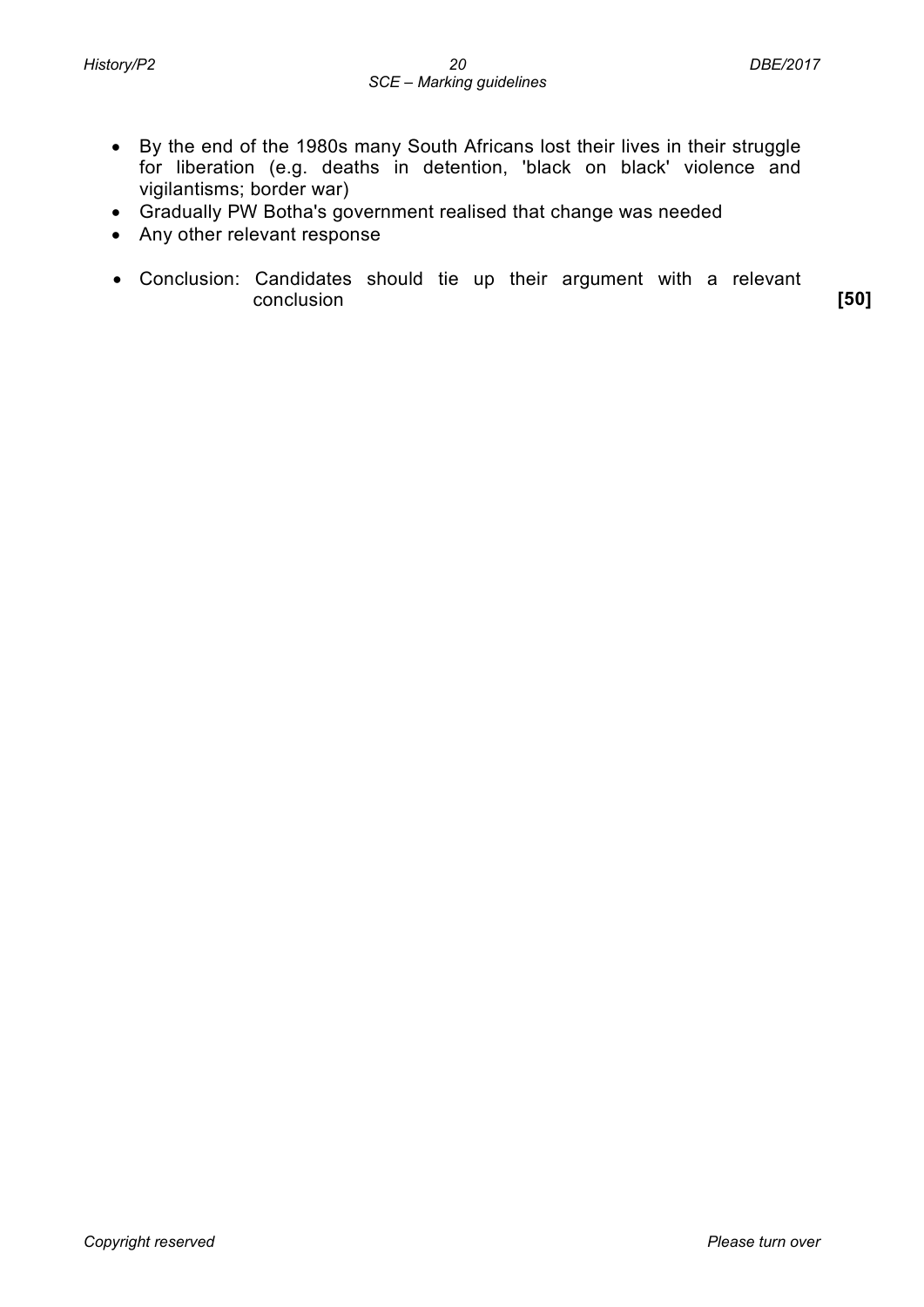# **QUESTION 5: THE COMING OF DEMOCRACY TO SOUTH AFRICA AND COMING TO TERMS WITH THE PAST**

*[Plan and construct an original argument based on relevant evidence using analytical and interpretative skills]*

#### **SYNOPSIS**

Candidates need to explain to what extent they agree with the statement. In agreeing with the statement they need to explain how political violence that plagued South Africa in the early 1990s almost derailed the process of negotiations among the various political parties. If they disagree with the statement they need to substantiate their response with relevant historical evidence.

Candidates could include the following aspects in their essays:

• Introduction: Candidates need to indicate how political violence that plagued South Africa in the early 1990s almost derailed the negotiation process.

#### ELABORATION

- De Klerk comes to power in 1989 (brief background)
- De Klerk's speech in parliament, 2 February 1990
- The unbanning of political and civic organisations such as the ANC and SACP
- The removal of restrictions on COSATU and AZAPO
- De Klerk's decision to release Mandela from prison on 11 February 1990 which paved the way for negotiations
- Groote Schuur Minute, 2 May 1990 (ANC and NP met, ANC delegation led by Nelson Mandela, NP delegation led by FW De Klerk)
- Apartheid legislation revoked such as the Separate Reservation of Amenities Act
- Pretoria Minute, 6 August 1990 (ANC agreed to suspend the armed struggle)
- CODESA 1 (19 political parties excluding AZAPO, CP and PAC/300 delegates)
- Violence erupts in some parts of the country such as the Rand and Natal
- White's only referendum and its impact (in March 1992)
- CODESA 2 (2 May 1992) collapsed. Parties failed to agree on a new constitutionmaking body and interim government
- NP wanted minority veto while ANC wanted an interim government for no longer than 18 months and simple majority rule
- Boipatong massacre and its consequences (17 June 1992)
- Bhisho massacre derailed the process of negotiations (7 September 1992)
- Record of Understanding signed on 26 September 1992 between Roelf Meyer (NP) and Cyril Ramaphosa (ANC)
- Assassination of Chris Hani (10 April 1993) and its impact on South Africa
- Multiparty Negotiating Forum was established
- Right-wing (AWB) decided to attack the World Trade Centre
- Sunset Clause introduced by Joe Slovo broke the negotiations deadlock
- Election date 27 April 1994 announced
- ANC won 1994 elections and Mandela became the first black South African President
- Any other relevant response
- Conclusion: Candidates should tie up their argument with a relevant conclusion. **[50]**